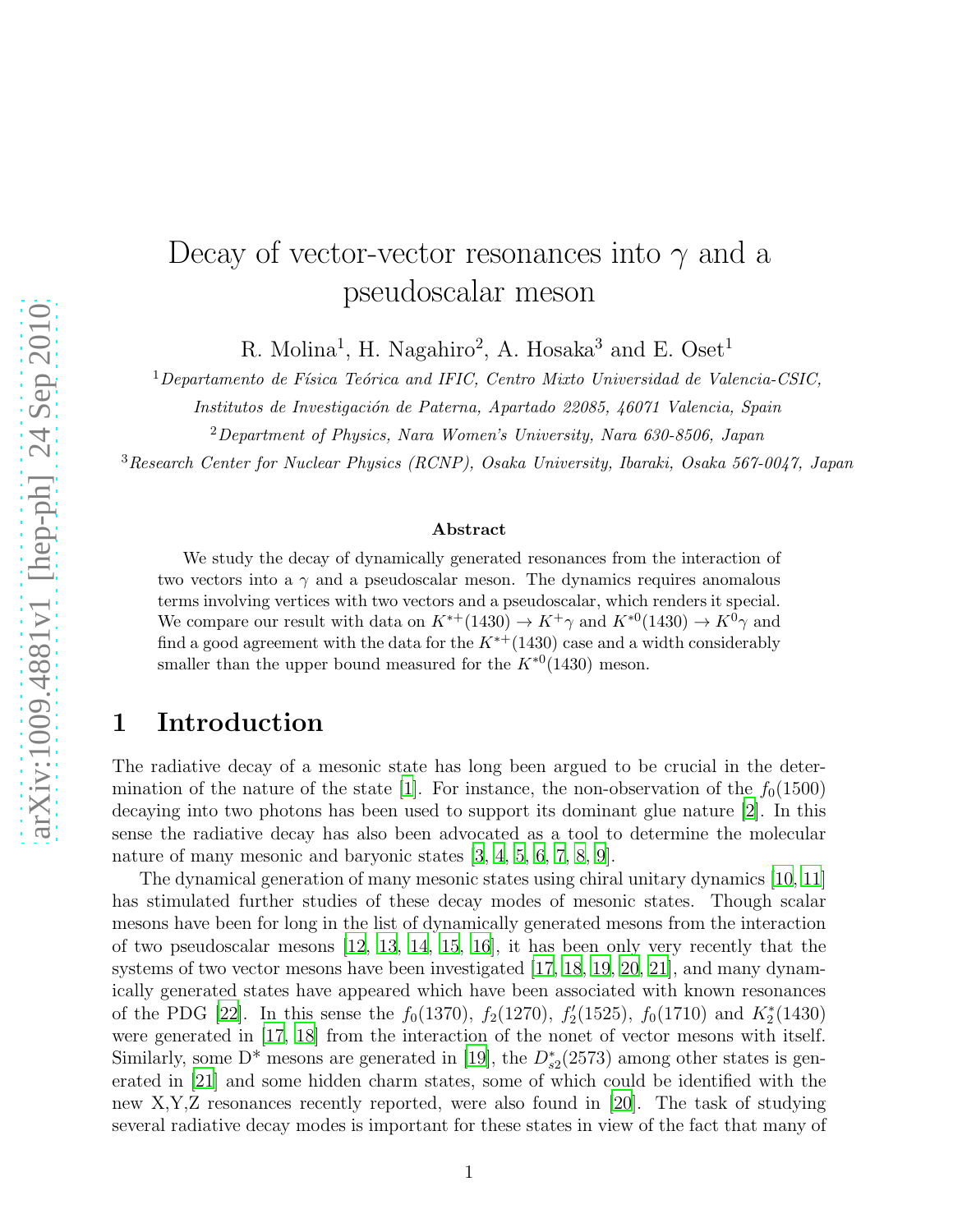them have traditionally been accommodated within quark models without much difficulty [\[23,](#page-19-19) [24](#page-19-20), [25](#page-20-0), [26,](#page-20-1) [27,](#page-20-2) [28](#page-20-3), [29](#page-20-4)]. Support for the new nature of these states comes gradually from studies of different decay modes. In this sense in [\[30\]](#page-20-5) the radiative decay of the  $f_0(1370)$ and  $f_2(1270)$  resonances into  $\gamma\gamma$ , was studied and good results compared with experiment were found. These studies were extended to the SU(3) states, and also good agreement with experiment was found in the cases where there was available data for comparison [\[31](#page-20-6)]. The study of the  $J/\psi \to \phi(\omega) f_2(1270)$ ,  $J/\psi \to \phi(\omega) f'_2(1525)$  and  $J/\psi \to K^{*0}(892) \bar{K}_2^{*0}(1430)$ decay in [\[32](#page-20-7)], and  $J/\psi$  decay into  $\gamma f_2(1270)$ ,  $\gamma f_2'(1525)$ ,  $\gamma f_0(1370)$  and  $\gamma f_0(1710)$  in [\[33\]](#page-20-8) has given extra support to the claimed nature of these resonances as vector-vector bound states or resonances.

In this paper we pose a new challenge to this idea by investigating the decay of the dynamically generated states of [\[18\]](#page-19-14) into a pseudoscalar meson and one baryon. As we shall see, the decay proceeds via anomalous interaction terms which involve two vectors and a pseudoscalar meson, and thus one is exploring dynamics quite different than the one needed in other alternative studies, like in quark models.

Although there are not many data to compare, we shall see that the agreement with them is satisfactory, within theoretical and experimental uncertainties, and the results obtained should encourage further theoretical and experimental studies in other sectors, like charm or hidden charm mesons.

### 2 Formalism

In this work we study the radiative decay of the VV dynamically generated resonances found in [\[18\]](#page-19-14) into P $\gamma$ . In Table [1,](#page-2-0) we display the masses and widths obtained in that work and the experimental counterpart of each resonance in the assignment made in [\[18](#page-19-14)]. We see in this table that eleven resonances were found, five of them were associated with resonances that appear in the PDG [\[22](#page-19-18)]. First of all, we consider all the possible cases of spin-parity of the initial meson in Table [1:](#page-2-0) In case we had an initial meson with  $J<sup>P</sup> = 0<sup>+</sup>$ , the angular momentum between the pseudoscalar meson and photon should be  $L = 1$ , which implies negative final parity, and is not allowed. In the language of photon multipoles this corresponds to an M0 transition, which does not exist. The rest of the resonances in Table [1](#page-2-0) are either with or without strangeness. The ones without strangeness except for those of  $J = 1$  have positive C-parity which does not allow the decay into  $P\gamma$ . This leaves non vanishing decay rates only for the  $h_1$ ,  $b_1$ ,  $K_1$  and  $K_2^*(1430)$ , with only this latter one having a clear experimental counterpart, the  $K_2^*(1430)$ . In the present work we concentrate on this latter case, where there are also experimental data in the PDG for its decay into  $P_{\gamma}$ :

<span id="page-1-0"></span>
$$
\Gamma(K_2^{*+}(1430) \to K^+\gamma)/\Gamma = (2.4 \pm 0.5) \times 10^{-3}
$$
  
\n
$$
\Gamma(K_2^{*0}(1430) \to K^0\gamma)/\Gamma < 9 \times 10^{-4}
$$
 (1)

From [\[18\]](#page-19-14) we take the channels and coupling constants,  $g_i$ , of the  $K_2^*(1430)$ , that are shown in Table [2.](#page-2-1) As we see in this table, the  $K_2^*(1430)$  couples to three channels:  $\rho K^*, K^* \omega$  and  $K^*\phi$ , the coupling to  $\rho K^*$  being considerably larger than for the other two channels.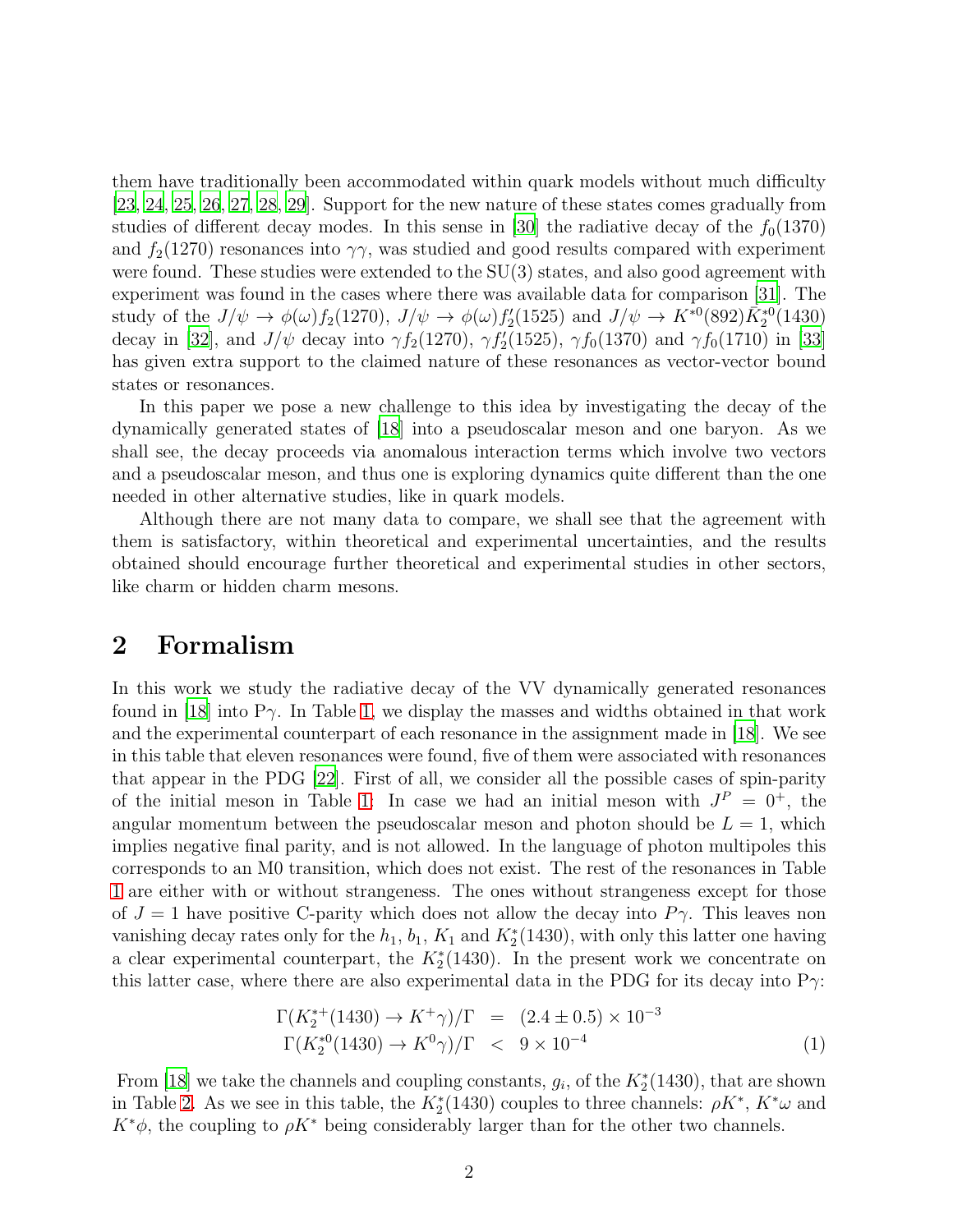| $I^G(J^{PC})$   |               | Theory                                                      |             | PDG data       |                                        |                |
|-----------------|---------------|-------------------------------------------------------------|-------------|----------------|----------------------------------------|----------------|
|                 | Pole position | Real axis                                                   |             | Name           | <b>Mass</b>                            | Width          |
|                 |               | $\Lambda_b = 1.4 \text{ GeV}$ $\Lambda_b = 1.5 \text{ GeV}$ |             |                |                                        |                |
| $0^{+}(0^{++})$ | (1512,51)     | (1523, 257)                                                 | (1517,396)  | $f_0(1370)$    | $1200 \sim 1500$                       | $200 \sim 500$ |
| $0^{+}(0^{++})$ | (1726, 28)    | (1721, 133)                                                 | (1717,151)  | $f_0(1710)$    | $1724 \pm 7$                           | $137 \pm 8$    |
| $0^{-}(1^{+-})$ | (1802,78)     | (1802, 49)                                                  |             | $h_1$          |                                        |                |
| $0^+(2^{++})$   | (1275,2)      | (1276, 97)                                                  | (1275,111)  | $f_2(1270)$    | $1275.1 \pm 1.2$ $185.0^{+2.9}_{-2.4}$ |                |
| $0^+(2^{++})$   | (1525,6)      | (1525, 45)                                                  | (1525,51)   | $f'_2(1525)$   | $1525 \pm 5$                           | $73^{+6}_{-5}$ |
| $1^-(0^{++})$   | (1780, 133)   | (1777, 148)                                                 | (1777,172)  | $a_0$          |                                        |                |
| $1^+(1^{+-})$   | (1679, 235)   | (1703, 188)                                                 |             | $b_1$          |                                        |                |
| $1^-(2^{++})$   | (1569,32)     | (1567, 47)                                                  | (1566, 51)  | $a_2(1700)$ ?? |                                        |                |
| $1/2(0^+)$      | (1643, 47)    | (1639, 139)                                                 | (1637, 162) | $K_0^*$        |                                        |                |
| $1/2(1^+)$      | (1737, 165)   | (1743, 126)                                                 |             | $K_1(1650)$ ?  |                                        |                |
| $1/2(2^+)$      | (1431,1)      | (1431,56)                                                   | (1431,63)   | $K_2^*(1430)$  | $1429 \pm 1.4$                         | $104 \pm 4$    |

<span id="page-2-0"></span>Table 1: The properties, (mass, width) [in units of MeV], of the 11 dynamically generated states and, if existing, of those of their PDG counterparts. Theoretical masses and widths are obtained from two different ways: "pole position" denotes the numbers obtained from the pole position on the complex plane, where the mass corresponds to the real part of the pole position and the width corresponds to twice the imaginary part of the pole position (the box diagrams corresponding to decays into two pseudoscalars are not included); "real axis" denotes the results obtained from the real axis amplitudes squared, where the mass corresponds to the energy at which the amplitude squared has a maximum and the width corresponds to the difference between the two energies, where the amplitude squared is half of the maximum value.

| $\sqrt{s_{\rm pole}}$ |                                                         | $g_i$ [spin = 2] |           |
|-----------------------|---------------------------------------------------------|------------------|-----------|
|                       | $K^*\rho$                                               | $K^*\omega$      | $K^*\phi$ |
|                       | $(1431, -i1)   (10901, -i71) (2267, -i13) (-2898, i17)$ |                  |           |

<span id="page-2-1"></span>Table 2: Pole positions and residues in the strangeness  $= 0$  and isospin  $= 0$  channel. All the quantities are in units of MeV.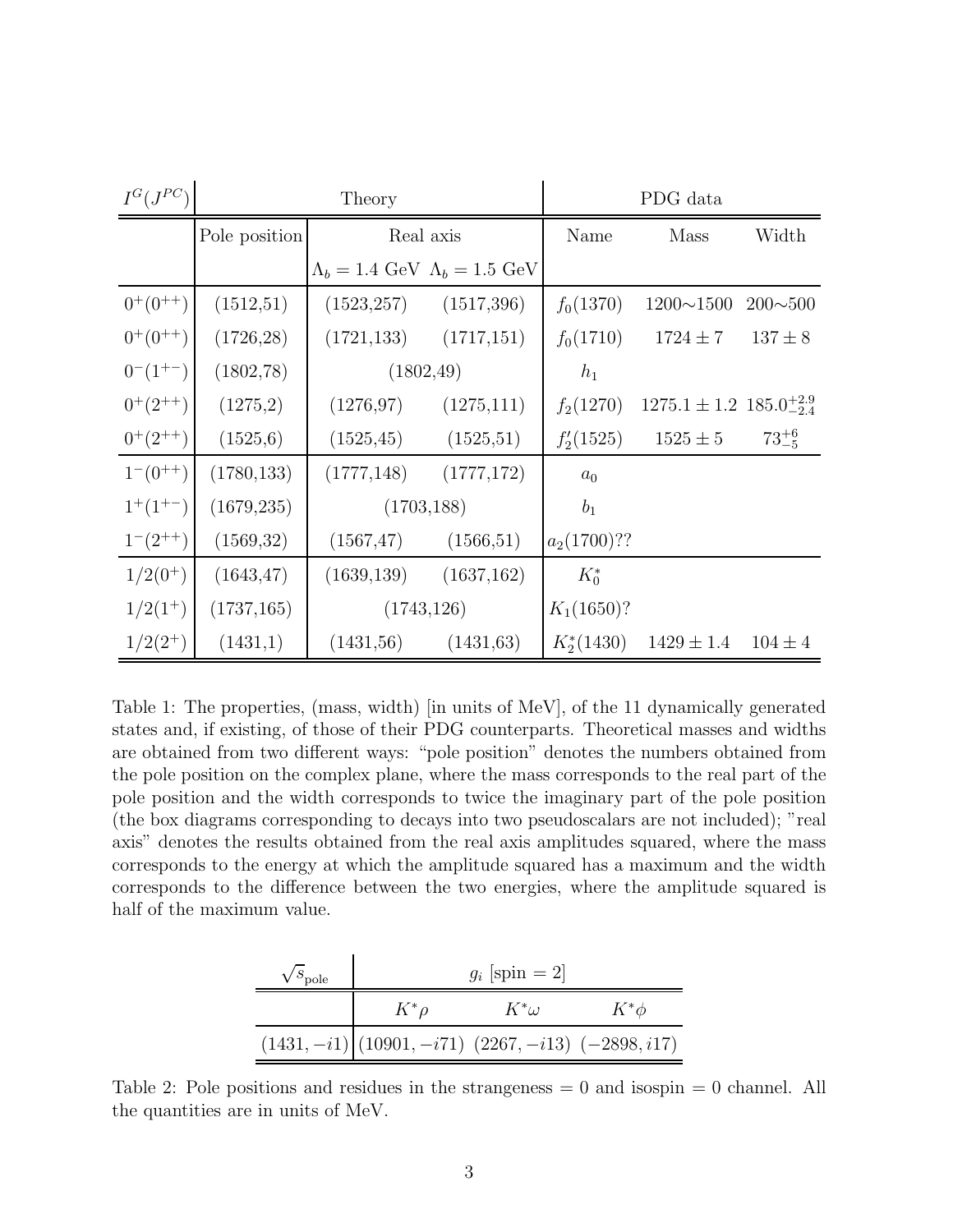

<span id="page-3-0"></span>Figure 1: The two different diagrams that contribute to the  $K^*(1430) \to K\gamma$  decay.

In Fig. [1](#page-3-0) we show the two kinds of Feynman diagrams that lead to the decay of a resonance into  $P\gamma$  in the VV molecular picture that combines HGS (Hidden local Gauge Symmetry) [\[34](#page-20-9), [35](#page-20-10), [36,](#page-20-11) [37,](#page-20-12) [38\]](#page-20-13) and unitarity [\[17,](#page-19-13) [18](#page-19-14)]. The two different diagrams contain an anomalous VVP coupling, whereas they can be distinguished from the exchange of one pseudoscalar meson,  $P_l$ , containing a PPV vertex, see Fig. [1](#page-3-0) a), or a vector meson,  $V_l$ , with a 3V vertex, as shown in Fig. [1](#page-3-0) b). These two kinds of diagrams lead to four possible configurations, as shown in Fig. [2](#page-3-1) for the  $\rho K^*$  channel, depending on whether  $P_l(V_l)$  is a non-strange meson, Fig. [2](#page-3-1) a) and b), or a strange meson, Fig. [2](#page-3-1) c) and d). At the end, all possible VV channels are taken into account.



<span id="page-3-1"></span>Figure 2: Possible Feynman diagrams in the isospin basis contributing to the  $K^*(1430) \rightarrow$  $K\gamma$  decay in the  $\rho K^*$  channel.

The  $V_{\gamma}$ , PPV and 3V vertices are provided by the hidden gauge formalism, where a photon always comes out from a vector meson. In the HGS formalism, the vector meson fields are gauge bosons of a hidden local symmetry transforming inhomogeneously and chiral symmetry is preserved [\[34,](#page-20-9) [35,](#page-20-10) [36](#page-20-11), [37,](#page-20-12) [38\]](#page-20-13). The HGS Lagrangian involving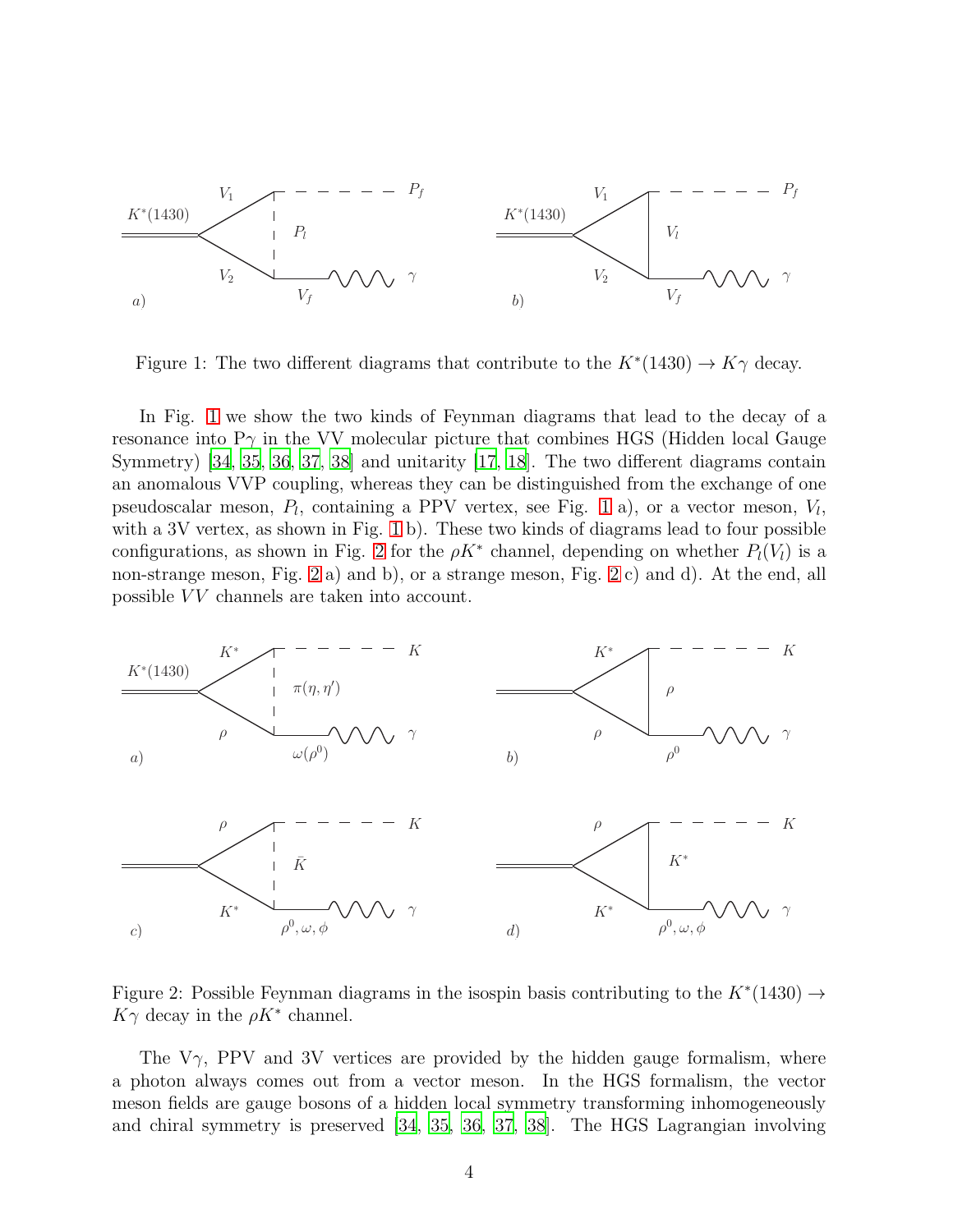pseudoscalar, vector mesons and photons is

$$
\mathcal{L} = \mathcal{L}^{(2)} + \mathcal{L}_{III} \tag{2}
$$

with

<span id="page-4-0"></span>
$$
\mathcal{L}^{(2)} = \frac{1}{4} f^2 \langle D_\mu U D^\mu U^\dagger + \chi U^\dagger + \chi^\dagger U \rangle \tag{3}
$$

$$
\mathcal{L}_{III} = -\frac{1}{4} \langle V_{\mu\nu} V^{\mu\nu} \rangle + \frac{1}{2} M_V^2 \langle [V_{\mu} - \frac{i}{g} \Gamma_{\mu}]^2 \rangle, \tag{4}
$$

where  $\langle ... \rangle$  represents a trace over SU(3) matrices. The covariant derivative is defined by

$$
D_{\mu}U = \partial_{\mu}U - ieQA_{\mu}U + ieUQA_{\mu}, \qquad (5)
$$

with  $Q = diag(2, -1, -1)/3$ ,  $e = -|e|$  the electron charge, and  $A_{\mu}$  the photon field. The chiral matrix  $U$  is given by

$$
U = e^{i\sqrt{2}P/f} \t{6}
$$

where the P matrix contains the nonet of the pseudoscalars in the physical basis considering  $\eta$ ,  $\eta'$  mixing [\[39\]](#page-20-14):

$$
P = \begin{pmatrix} \frac{\eta}{\sqrt{3}} + \frac{\eta'}{\sqrt{6}} + \frac{\pi^{0}}{\sqrt{2}} & \pi^{+} & K^{+} \\ \pi^{-} & \frac{\eta}{\sqrt{3}} + \frac{\eta'}{\sqrt{6}} - \frac{\pi^{0}}{\sqrt{2}} & K^{0} \\ K^{-} & \bar{K}^{0} & -\frac{\eta}{\sqrt{3}} + \sqrt{\frac{2}{3}}\eta' \end{pmatrix},
$$
(7)

and  $V_\mu$  represents the vector nonet:

$$
V_{\mu} = \begin{pmatrix} \frac{\omega + \rho^{0}}{\sqrt{2}} & \rho^{+} & K^{*+} \\ \rho^{-} & \frac{\omega - \rho^{0}}{\sqrt{2}} & K^{*0} \\ K^{*-} & \bar{K}^{*0} & \phi \end{pmatrix}_{\mu} .
$$
 (8)

In  $\mathcal{L}_{III}$ ,  $V_{\mu\nu}$  is defined as

$$
V_{\mu\nu} = \partial_{\mu}V_{\nu} - \partial_{\nu}V_{\mu} - ig[V_{\mu}, V_{\nu}]
$$
\n(9)

and

$$
\Gamma_{\mu} = \frac{1}{2} [u^{\dagger} (\partial_{\mu} - ieQ A_{\mu}) u + u(\partial_{\mu} - ieQ A_{\mu}) u^{\dagger}]
$$
\n(10)

with  $u^2 = U$ . The value of the coupling constant g of the Lagrangian Eq. [\(4\)](#page-4-0) is

$$
g = \frac{M_V}{2f},\tag{11}
$$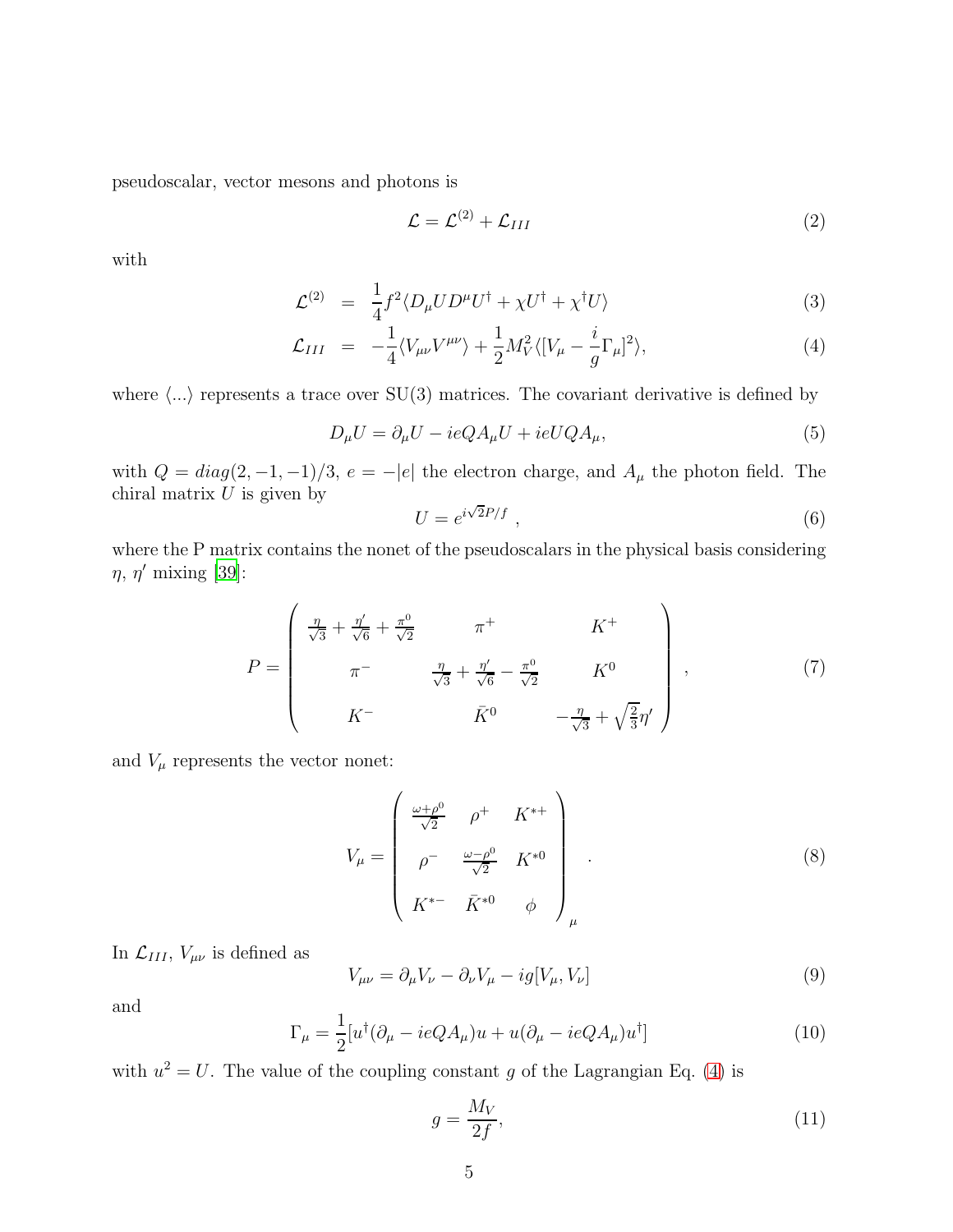with  $M_V$  the vector meson mass and  $f = 93$  MeV the pion decay constant. Other properties of *q* are [\[38,](#page-20-13) [40\]](#page-20-15):

$$
\frac{F_V}{M_V} = \frac{1}{\sqrt{2g}} \qquad , \qquad \frac{G_V}{M_V} = \frac{1}{2\sqrt{2g}} \qquad , \qquad F_V = \sqrt{2}f \qquad , \qquad G_V = \frac{f}{\sqrt{2}} \ . \tag{12}
$$

Eq. [\(4\)](#page-4-0) provides the following terms:

<span id="page-5-1"></span>
$$
\mathcal{L}_{V\gamma} = -M_V^2 \frac{e}{g} A_\mu \langle V^\mu Q \rangle \n\mathcal{L}_{PPV} = -ig \langle V^\mu [P, \partial_\mu P] \rangle
$$
\n(13)

and

<span id="page-5-2"></span>
$$
\mathcal{L}_{3V} = = ig \langle (V^{\mu} \partial_{\nu} V_{\mu} - \partial_{\nu} V_{\mu} V^{\mu}) V^{\nu} \rangle \rangle \tag{14}
$$

Both diagrams in Fig. [1](#page-3-0) contain an anomalous VVP vertex, which in principle one could expect to be small due to the higher order nature of the anomalous term in the chiral expansion. This anomalous VVP interaction accounts for a process that does not preserve intrinsic parity, and can be obtained from the gauged Wess-Zumino term (see e.g. [\[41,](#page-20-16) [43\]](#page-20-17)). However, as the relevant energy becomes larger, the role of the anomalous contribution becomes more important as it contains momentum factors (see Eq. [\(15\)](#page-5-0)). This has also been seen in works on the radiative decays of scalar mesons [\[44](#page-20-18), [45](#page-20-19)]. The VVP Lagrangian is [\[43](#page-20-17), [46](#page-20-20), [47](#page-20-21)]:

<span id="page-5-0"></span>
$$
\mathcal{L}_{VVP} = \frac{G'}{\sqrt{2}} \epsilon^{\mu\nu\alpha\beta} \langle \partial_{\mu} V_{\nu} \partial_{\alpha} V_{\alpha} P \rangle \tag{15}
$$

with  $G' = 3g'^2/(4\pi^2 f)$  and  $g' = -G_V M_\rho/(\sqrt{2}f^2)$ . In the following subsections we evaluate the two different kind of diagrams shown in Fig. [1.](#page-3-0)

#### **2.1** Diagram of the  $K^*(1430) \rightarrow K\gamma$  decay containing the PPV vertex

In Fig. [3](#page-6-0) we show the first diagram to compute in charge basis with explicit momentum. In what follows, we shall consider the  $K^{*+}(1430)$  at rest. First of all, we need the coupling of the resonance  $K^{*+}(1430)$  to  $K^{*0}\rho^+$ . This coupling is given by the approach of [\[18\]](#page-19-14), where the coupling is calculated as the residue of the  $VV \rightarrow VV$  amplitude in the pole position of the resonance (see Fig. [4\)](#page-7-0), which close to a pole can be expressed as:

<span id="page-5-3"></span>
$$
t_{rs}^{(J=2)ij} = \frac{g_r g_s}{s - s_{\text{pole}}} \left\{ \frac{1}{2} (\epsilon^{(1)i} \epsilon^{(2)j} + \epsilon^{(1)j} \epsilon^{(2)i}) - \frac{1}{3} \epsilon^{(1)l} \epsilon^{(2)l} \delta^{ij} \right\}
$$

$$
\times \quad \left\{ \frac{1}{2} (\epsilon^{(1)i} \epsilon^{(2)j} + \epsilon^{(1)j} \epsilon^{(2)i}) - \frac{1}{3} \epsilon^{(1)m} \epsilon^{(2)m} \delta^{ij} \right\}, \tag{16}
$$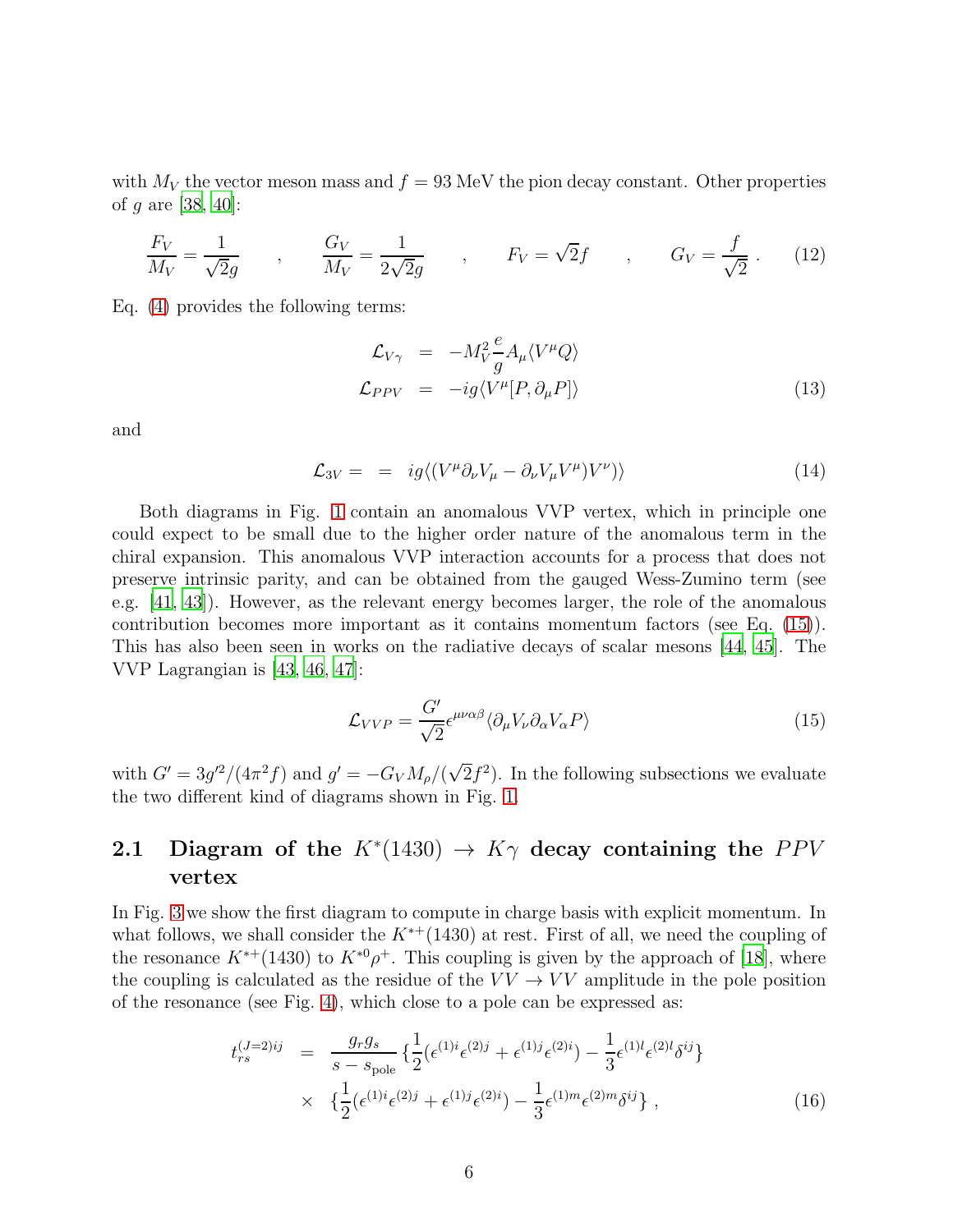with  $s_{\text{pole}} = (M - i\Gamma/2)^2$ . We can see in this amplitude, by looking at the diagram in Fig. [4,](#page-7-0) that the coupling of the resonance to a VV channel is given by  $\tilde{g}_r = g_r \left( \frac{1}{2} \right)$  $\frac{1}{2}(\epsilon^{(1)i}\epsilon^{(2)j} +$  $\epsilon^{(1)j}\epsilon^{(2)i}$  -  $\frac{1}{3}$  $\frac{1}{3} \epsilon^{(1)l} \epsilon^{(2)l} \delta^{ij}$ , r or s corresponding to one of the channels  $\rho K^*$ ,  $\omega \overline{K^*}$  or  $\phi K^*$ . These couplings are given in Table [2](#page-2-1) in the isospin basis and we have to multiply them for the correspondent Clebsch Gordan coefficient:

$$
|\rho K^*, 1/2, 1/2\rangle = -\sqrt{\frac{2}{3}} \rho^+ K^{*0} - \frac{1}{\sqrt{3}} \rho^0 K^{*+}
$$
  

$$
|\rho K^*, 1/2, -1/2\rangle = -\sqrt{\frac{2}{3}} \rho^- K^{*+} + \frac{1}{\sqrt{3}} \rho^0 K^{*0} .
$$
 (17)

The isospin coefficient is denoted as  $q_I$ . Thus, from Eqs. [\(13\)](#page-5-1), [\(14\)](#page-5-2), [\(15\)](#page-5-0) and [\(16\)](#page-5-3) we can



<span id="page-6-0"></span>Figure 3: Feynman diagram of the  $K^{*+}(1430) \rightarrow K^{+}\gamma$  decay in the  $\rho^{+}K^{*0}$  channel with a  $PPV$  vertex.

write the vertices involved in the diagram of Fig. [3](#page-6-0) as

<span id="page-6-1"></span>
$$
t_{RV_1V_2}^{ij} = g_I g_r \{ \frac{1}{2} (\epsilon^{(1)i} \epsilon^{(2)j} + \epsilon^{(1)j} \epsilon^{(2)i}) - \frac{1}{3} \epsilon^{(1)l} \epsilon^{(2)l} \delta^{ij} \}
$$
  
\n
$$
t_{V_f\gamma} = \lambda \frac{e}{g} M_{V_f}^2 \epsilon_{\mu}^{(\gamma)} \epsilon^{(f)\mu}
$$
  
\n
$$
t_{P_l P_f V_1} = Ag(p_{\text{in}} + p_{\text{fin}})_{\mu} \epsilon^{(1)\mu} = -Ag(2(P - k) - q)_{\mu} \epsilon^{(1)\mu}
$$
  
\n
$$
t_{V_2V_f P_l} = -B \frac{G'}{\sqrt{2}} \epsilon^{\alpha\beta\gamma\delta} (P - q)_{\alpha} \epsilon_{\beta}^{(2)} k_{\gamma} \epsilon_{\delta}^{(f)} , \qquad (18)
$$

with  $V_1 = K^{*0}$ ,  $V_2 = \rho^+$ ,  $V_f = \omega$ ,  $P_l = \pi^-$ ,  $P_f = K^+$ , and the coefficients  $g_I$ ,  $g_r$ , A, B and  $\lambda$  are:  $-\sqrt{\frac{2}{3}}$  $\frac{2}{3}$ , (10901, -i71) MeV, -1,  $\sqrt{2}$  and  $\frac{1}{3\sqrt{2}}$  respectively. The  $V_f \rightarrow \gamma$  conversion essentially replaces, up to a constant,  $\epsilon_{\delta}^{(f)}$  by  $\epsilon_{\delta}^{(\gamma)}$  $\delta^{\gamma}$ . Therefore, we can write the amplitude of the diagram depicted in Fig. [3](#page-6-0) as

$$
- it^{ij}_{K^{*+}(1430) \to K^{+}\gamma} = \int \frac{d^4q}{(2\pi)^4} \{ \frac{1}{2} (\epsilon^{(1)i} \epsilon^{(2)j} + \epsilon^{(1)j} \epsilon^{(2)i}) - \frac{1}{3} \epsilon_l^{(1)} \epsilon_l^{(2)} \delta^{ij} \}
$$
  
 
$$
\times \epsilon^{(1)\mu} (2(P - k) - q)_{\mu} \epsilon^{\alpha\beta\gamma\delta} (P - q)_{\alpha} \epsilon_{\beta}^{(2)} k_{\gamma} \epsilon_{\delta}^{(\gamma)}
$$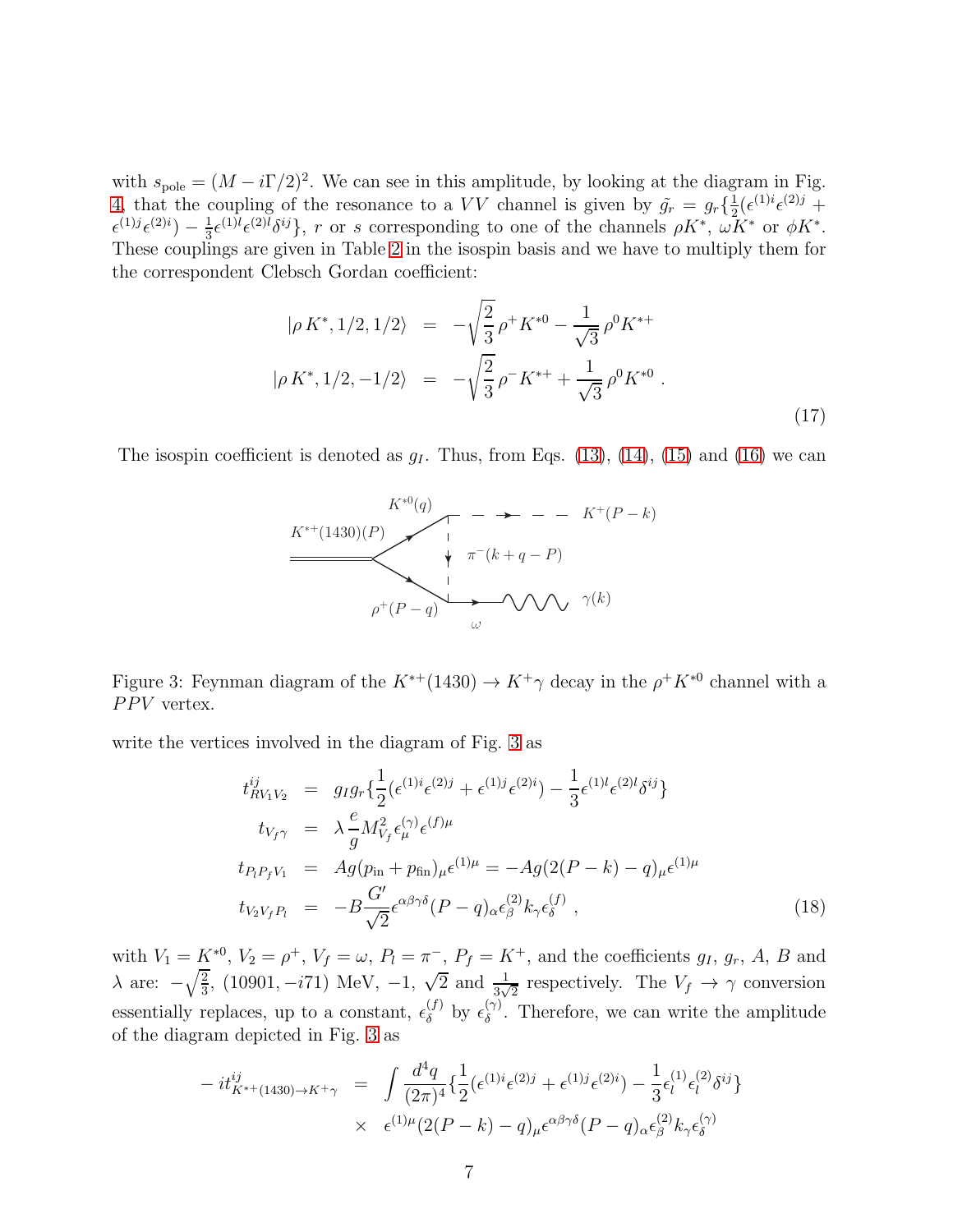$$
\times \quad \frac{1}{q^2 - M_1^2 + i\epsilon} \frac{1}{(k+q-P)^2 - m_l^2 + i\epsilon}
$$
  
 
$$
\times \quad \frac{1}{(P-q)^2 - M_2^2 + i\epsilon} \times F_1 \times eg_r G', \tag{19}
$$

with  $M_1 = m_{K^*}, M_2 = m_{\rho}, m_l = m_{\pi}$  and  $F_I = \frac{1}{\sqrt{2}}$  $\frac{1}{2}AB\lambda g_I = \frac{1}{3\nu}$  $\frac{1}{3\sqrt{3}}$ . We should be consistent with the approximation done in [\[17,](#page-19-13) [18](#page-19-14)], where  $|\vec{q}|/M_1 \simeq 0$ , which implies that  $\epsilon^{(1)0} \simeq 0$ . This means that the  $\mu$  and  $\beta$  indices should be spatial and also that the  $q^{i}q^{j}/M_{V}^{2}$  terms in the sum over vector polarizations should be neglected. For convenience, we will keep them as covariant indices and will consider them as spatial indices at the end. Thus, after summing over polarizations

$$
\sum_{\lambda} \epsilon^{(1)i} \epsilon^{(1)\mu} = -g^{i\mu}
$$
\n
$$
\sum_{\lambda} \epsilon^{(2)j} \epsilon^{(2)}_{\beta} = -g^{j}{}_{\beta} ,
$$
\n(20)

we get



<span id="page-7-0"></span>Figure 4: Dynamically generated resonance from the  $VV$  interaction

<span id="page-7-1"></span>
$$
-it_{K^{*+}(1430)\to K^{+}\gamma}^{ij} = \int \frac{d^4q}{(2\pi)^4} \left\{ \frac{1}{2} \epsilon^{\alpha j \gamma \delta} (2(P-k) - q)^i (P-q)_{\alpha} k_{\gamma} \epsilon_{\delta}^{(\gamma)} \right.\n+ \frac{1}{2} \epsilon^{\alpha i \gamma \delta} (2(P-k) - q)^j (P-q)_{\alpha} k_{\gamma} \epsilon_{\delta}^{(\gamma)} \n- \frac{1}{3} \epsilon^{\alpha m \gamma \delta} (2(P-k) - q)^m (P-q)_{\alpha} k_{\gamma} \epsilon_{\delta}^{(\gamma)} \delta^{ij} \right\}\n\times \frac{1}{q^2 - M_1^2 + i\epsilon} \frac{1}{(k+q-P)^2 - m_l^2 + i\epsilon}\n\times \frac{1}{(P-q)^2 - M_2^2 + i\epsilon} \times F_1 \times eg_r G' . \tag{21}
$$

All the terms of Eq. [\(21\)](#page-7-1) are proportional to an integral like

<span id="page-7-2"></span>
$$
\int \frac{d^4q}{(2\pi)^4} (2(P-k) - q)^i (P-q)_{\alpha} \frac{1}{q^2 - M_1^2 + i\epsilon}
$$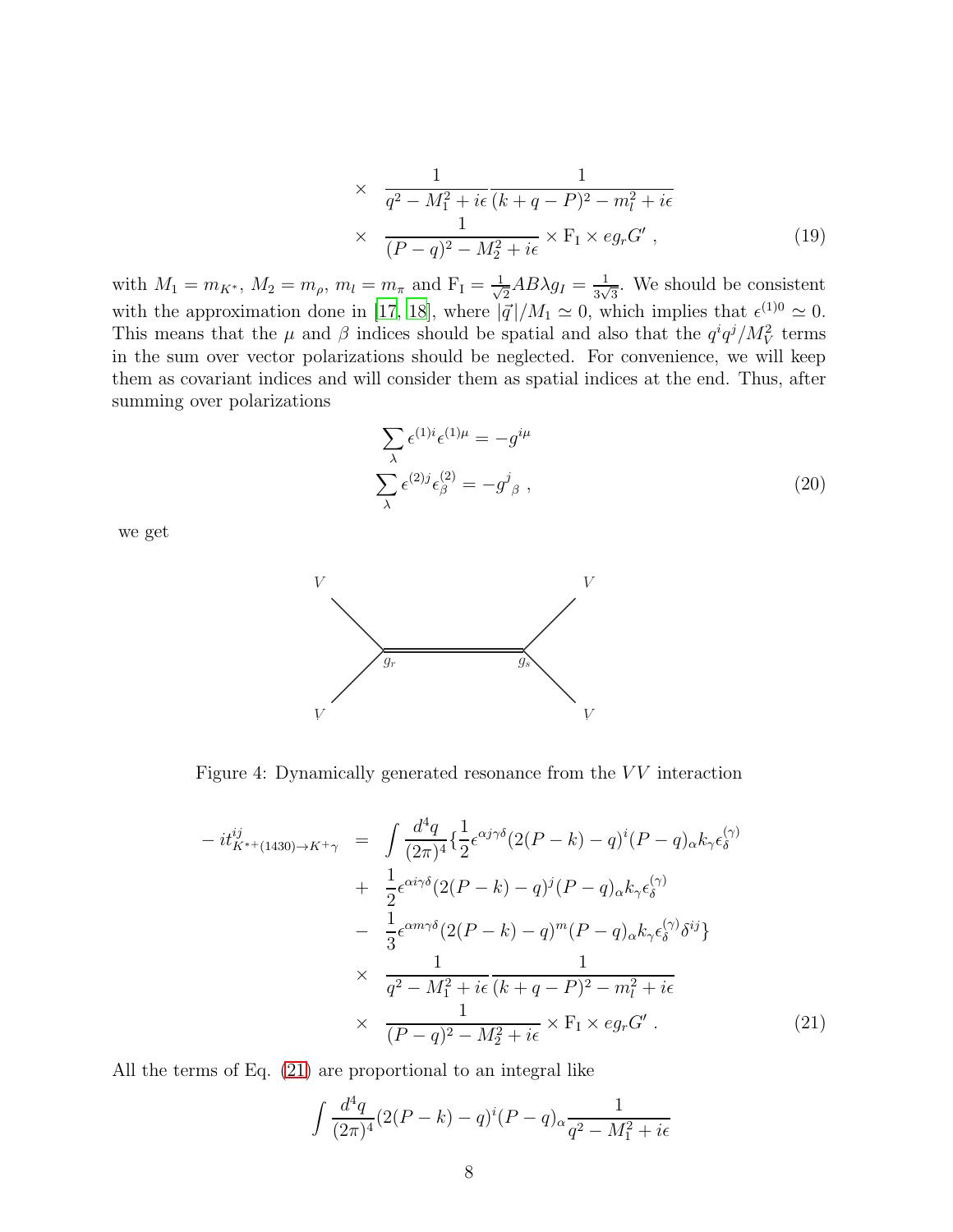$$
\times \quad \frac{1}{(k+q-P)^2 - m_l^2 + i\epsilon} \frac{1}{(P-q)^2 - M_2^2 + i\epsilon} \,, \tag{22}
$$

which from Lorentz covariance must be a tensor built from  $P$  and  $k$ ,

<span id="page-8-0"></span>
$$
ag_{\ \alpha}^{i} + bP^{i}P_{\alpha} + ck^{i}P_{\alpha} + dP^{i}k_{\alpha} + ek^{i}k_{\alpha} . \qquad (23)
$$

The second and fourth terms in Eq. [\(23\)](#page-8-0) vanish directly because  $P<sup>i</sup> = 0$ . After substituting the integrals of Eq. [\(21\)](#page-7-1) by Eq. [\(23\)](#page-8-0) with the correspondent indices, we see that the first term in Eq. [\(23\)](#page-8-0) leads to a term proportional to

$$
\frac{1}{2}k_{\gamma}\epsilon_{\delta}^{(\gamma)}a(\epsilon^{ij\gamma\delta}+\epsilon^{ji\gamma\delta}) - \frac{1}{3}\epsilon^{\alpha m\gamma\delta}k_{\gamma}\epsilon_{\delta}^{(\gamma)}\delta^{ij}ag_{\ \alpha}^{m} \ . \tag{24}
$$

This term vanishes when one contracts the antisymmetric operator  $\epsilon^{\alpha m \gamma \delta}$  with the symmetric  $g^m_{\alpha}$ . This is a welcome feature because this term of the integral in Eq. [\(22\)](#page-7-2) was the only one that is divergent. The fifth term,  $ek^{i}k_{\alpha}$ , leads to terms proportional to  $k_{\gamma}k_{\alpha}\epsilon^{\alpha l\gamma\delta}$ , and therefore it also vanishes. The third term,  $ck<sup>i</sup>P_{\alpha}$ , is the only one that remains, but we can still simplify it a little bit. The integral in Eq. [\(21\)](#page-7-1) is proportional to

$$
\frac{1}{2}cP_{\alpha}k_{\gamma}\epsilon_{\delta}^{(\gamma)}(k^{i}\epsilon^{\alpha j\gamma\delta}+k^{j}\epsilon^{\alpha i\gamma\delta})-\frac{1}{3}c\epsilon^{\alpha m\gamma\delta}k_{\gamma}\delta^{ij}\epsilon_{\delta}^{(\gamma)}k^{m}P_{\alpha}.
$$
\n(25)

The last term in the above equation vanishes for  $P^i = 0$ . To see it, let us split the factor  $\epsilon^{\alpha m\gamma\delta}k_{\gamma}k^mP_{\alpha}$  in two terms

$$
\sum_{m=1,3} \epsilon^{\alpha m 0 \delta} k_0 k^m P_\alpha + \sum_{m=1,3} \sum_{l=1,3} \epsilon^{\alpha m l \delta} k_l k^m P_\alpha \tag{26}
$$

the last term is zero since it is a product of an antisymmetric operator with a symmetric one. In addition, the presence of  $P_\alpha$  forces  $\alpha = 0$ , which makes the first term also disappear.

Now we must evaluate the  $c$  coefficient. Let us use the formula of the Feynman parametrization for  $n = 3$ 

$$
\frac{1}{\alpha\beta\gamma} = 2\int_0^1 dx \int_0^x dy \frac{1}{\left[\alpha + (\beta - \alpha)x + (\gamma - \beta)y\right]^3} \tag{27}
$$

For the integral of Eq. [\(22\)](#page-7-2), we can use the above parametrization with

$$
\alpha = q^{2} - M_{1}^{2}
$$
\n
$$
\beta = (P - q)^{2} - M_{2}^{2}
$$
\n
$$
\gamma = (P - q - k)^{2} - m_{l}^{2}. \tag{28}
$$

Besides this, we define a new variable  $q' = q - Px + ky$ , such that the integral of Eq. [\(22\)](#page-7-2) can be expressed as

<span id="page-8-1"></span>
$$
2\int \frac{d^4q'}{(2\pi)^4} \int_0^1 dx \int_0^x dy (2(P-k) - q)^i (P-q)_{\alpha} \frac{1}{(q'^2+s)^3} , \qquad (29)
$$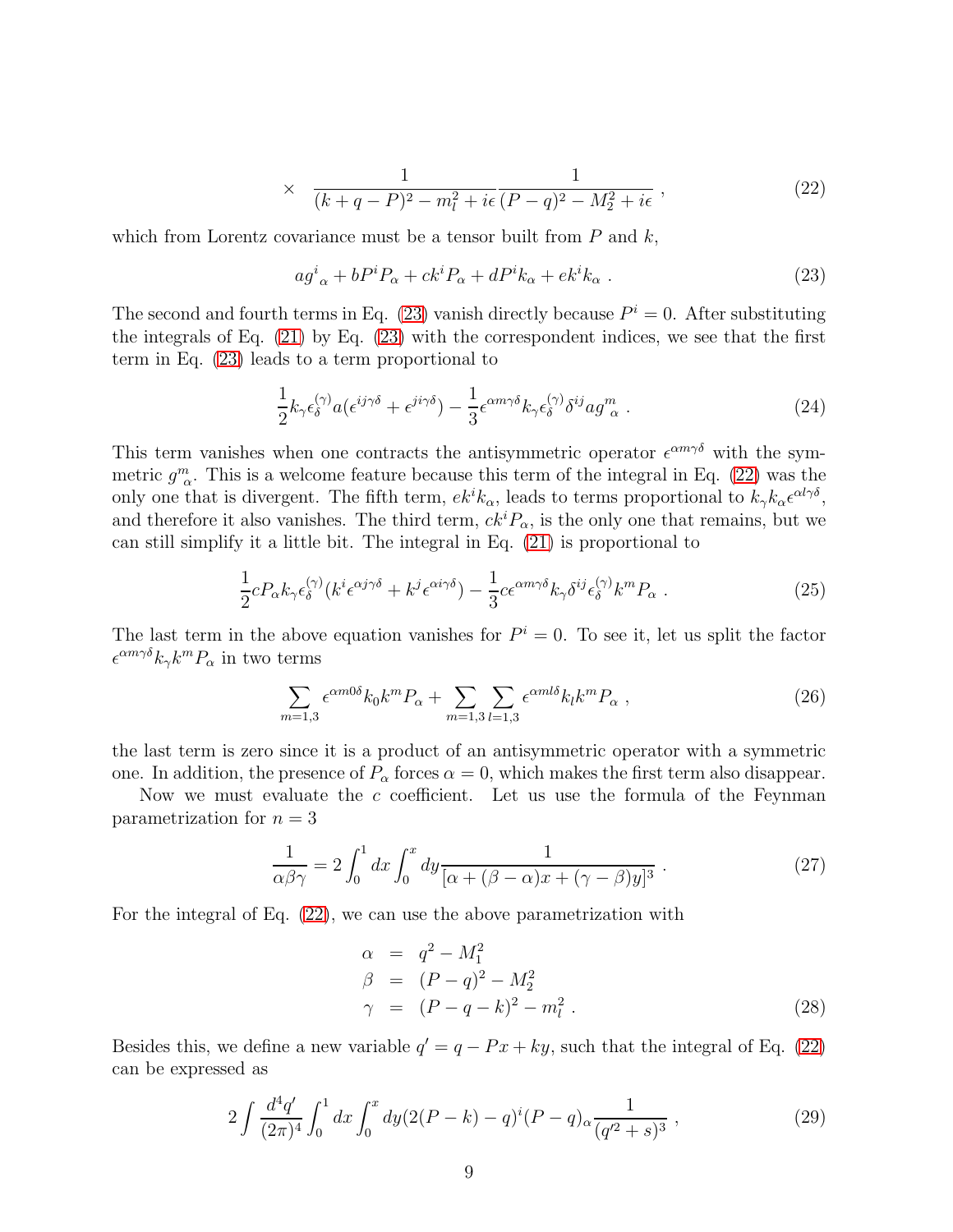with

$$
s = -(P0)2x2 + 2P0k0xy + ((P0)2 – M22 + M12)x + (-2P0k0 + M22 – m12)y – M12. (30)
$$

*i*, From Eq. [\(29\)](#page-8-1), we must take the  $k^i P_\alpha$  term. Therefore,

$$
c = 2 \int \frac{d^4 q'}{(2\pi)^4} \int_0^1 dx \int_0^x dy \frac{(1-x)(y-2)}{(q'^2+s)^3} . \tag{31}
$$

Now we still can perform the integral in the  $q'$  variable analytically:

$$
\int d^4q' \frac{1}{(q'^2 + s)^3} = \frac{i\pi^2}{2s} ,\qquad (32)
$$

and finally, we get

<span id="page-9-1"></span>
$$
c = \frac{i}{16\pi^2} \int_0^1 dx \int_0^x dy \frac{(1-x)(y-2)}{s} , \qquad (33)
$$

and the amplitude of the diagram of Fig. [3](#page-6-0) as

<span id="page-9-0"></span>
$$
-it_{K^{*+}(1430)\to K^{+}\gamma}^{ij} = \frac{1}{2}cP_{\alpha}k_{\gamma}\epsilon_{\delta}^{(\gamma)}(k^{i}\epsilon^{\alpha j\gamma\delta} + k^{j}\epsilon^{\alpha i\gamma\delta})\mathcal{F}_{I} e g_{r} G' . \qquad (34)
$$

#### 2.2 Diagram of the  $K^*(1430) \to K\gamma$  decay containing the 3V vertex

Now, we want to compute the second diagram for the  $K^*(1430) \to K\gamma$  decay depicted in Fig. [2.](#page-3-1) In Fig. [5](#page-10-0) we show this diagram with the explicit momenta in the case of the  $K^{*0}\rho^+$ intermediate state. The difference with the diagram calculated in the previous section is the presence of the 3V vertex, which we can obtain from the Lagrangian of Eq.  $(14)$ . This vertex and the anomalous  $VVP$  vertex are

$$
t_{V_2 V_1 V_f} = gD\{(2k+q-P)_{\mu}\epsilon_{\nu}^{(l)}\epsilon^{(2)\mu}\epsilon^{(f)\nu} - (k+P-q)_{\mu}\epsilon_{\nu}^{(2)}\epsilon^{(l)\mu}\epsilon^{(f)\nu} + (2(P-q)-k)_{\mu}\epsilon_{\nu}^{(l)}\epsilon^{(f)\mu}\epsilon^{(2)\nu}\} t_{V_1 V_l P_f} = -B\frac{G'}{\sqrt{2}}\epsilon^{\alpha\beta\gamma\delta}q_{\alpha}\epsilon_{\beta}^{(1)}(k+q-P)_{\gamma}\epsilon_{\delta}^{(l)},
$$
(35)

with  $D = \sqrt{2}$ ,  $B = 1$ , and  $g_I$ ,  $g_r$ ,  $\lambda$  in Eqs. [\(18\)](#page-6-1) are  $-\sqrt{\frac{2}{3}}$  $\frac{2}{3}$ , (10901, −*i*71) MeV,  $\frac{1}{\sqrt{2}}$ 2 respectively. With this, we can write the amplitude of the diagram in Fig. [5](#page-10-0) as

$$
-it_{K^{*+}(1430)\to K^{+}\gamma}^{ij} = \int \frac{d^4q}{(2\pi)^4} \{ \frac{1}{2} (\epsilon^{(1)i} \epsilon^{(2)j} + \epsilon^{(1)j} \epsilon^{(2)i}) - \frac{1}{3} \epsilon_l^{(1)} \epsilon_l^{(2)} \delta^{ij} \}
$$
  
 
$$
\times \quad \epsilon^{\alpha\beta\gamma\delta} q_\alpha \epsilon_\beta^{(1)} (k+q-P)_\gamma \epsilon_\delta^{(l)}
$$
  
 
$$
\times \quad \{ (2k+q-P)_\mu \epsilon_\nu^{(l)} \epsilon^{(2)\mu} \epsilon^{(\gamma)\nu} - (k+P-q)_\mu \epsilon_\nu^{(2)} \epsilon^{(l)\mu} \epsilon^{(\gamma)\nu}
$$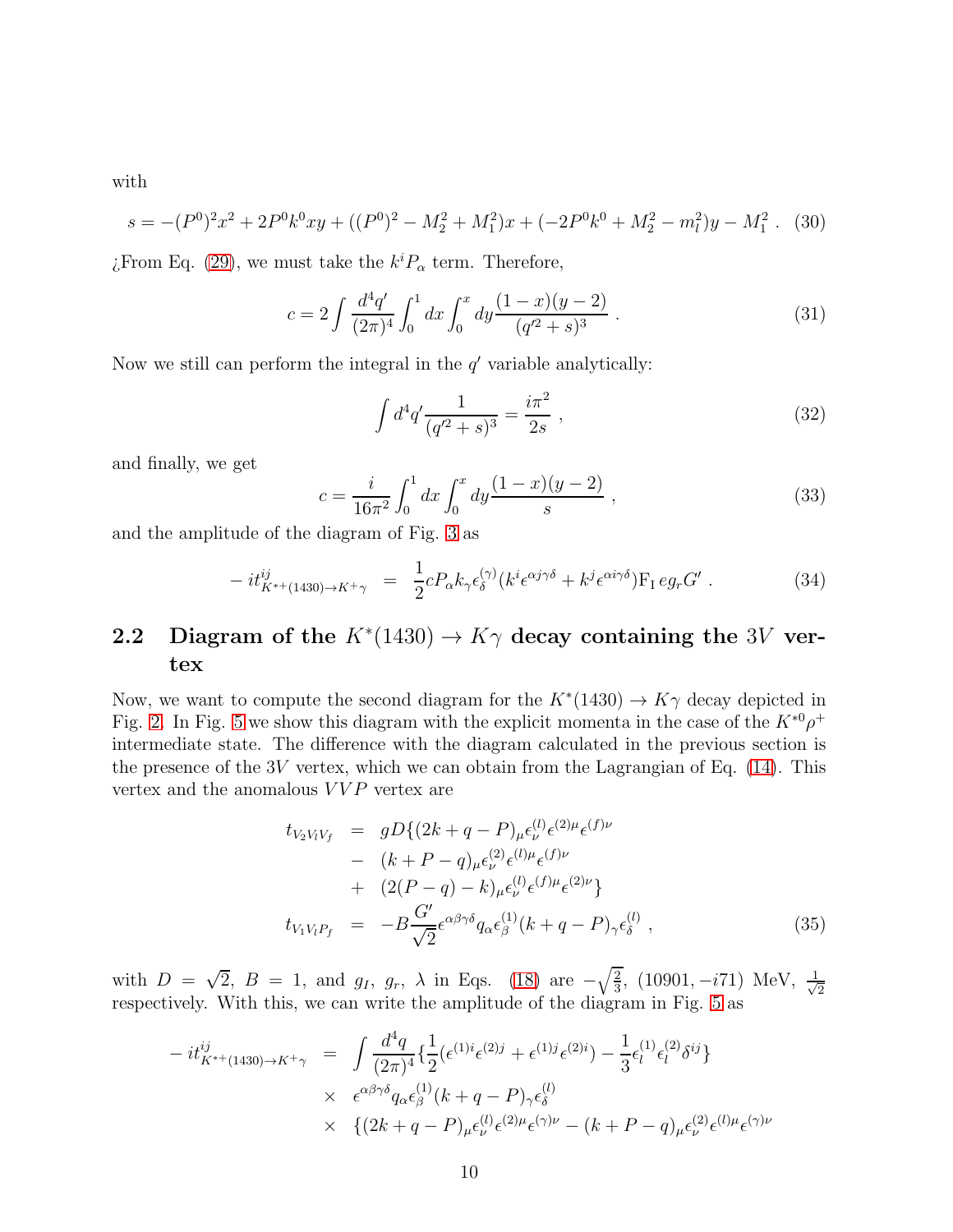$$
K^{*0}(q)
$$
\n
$$
K^{*0}(q)
$$
\n
$$
\rho^-(k+q-P)
$$
\n
$$
\rho^+(P-q)
$$
\n
$$
\rho^0
$$
\n
$$
\rho^+(N-q)
$$
\n
$$
\rho^0
$$
\n
$$
\rho^0
$$
\n
$$
\rho^0
$$

<span id="page-10-0"></span>Figure 5: Feynman diagram of the  $K^{*+}(1430) \rightarrow K^{+}\gamma$  decay in the  $\rho^{+}K^{*0}$  channel with a 3V vertex.

+ 
$$
(2(P - q) - k)_{\mu} \epsilon_{\nu}^{(l)} \epsilon^{(\gamma)\mu} \epsilon^{(2)\nu}
$$
  
\n×  $\frac{1}{q^2 - M_1^2 + i\epsilon} \frac{1}{(k+q-P)^2 - M_l^2 + i\epsilon}$   
\n×  $\frac{1}{(P-q)^2 - M_2^2 + i\epsilon}$  × F'<sub>I</sub> × eg<sub>r</sub>G' (36)

with  $F'_I = -\frac{1}{\sqrt{2}}$  $\frac{1}{2}g_IBD\lambda$ . The way to proceed is very similar to that of the previous subsection, with the only difference in the use of the Lorentz condition,  $k_{\mu} \epsilon^{(\gamma)\mu} = 0$ . Now, we get two kinds of integrals. The first one is

$$
\int \frac{d^4q}{(2\pi)^4} q_\alpha \frac{1}{q^2 - M_1^2 + i\epsilon} \frac{1}{(k+q-P)^2 - M_l^2 + i\epsilon} \frac{1}{(P-q)^2 - M_2^2 + i\epsilon} ,\qquad (37)
$$

which from Lorentz covariance takes the form

$$
a_1 P_\alpha + b_1 k_\alpha \tag{38}
$$

After contracting with the term  $k_{\gamma}P_{\delta}e^{\alpha i\gamma\delta}$ , this integral becomes zero. The second integral is

$$
\int \frac{d^4q}{(2\pi)^4} q_\alpha (2k+q-P)^j \frac{1}{q^2 - M_1^2 + i\epsilon} \frac{1}{(k+q-P)^2 - M_l^2 + i\epsilon} \frac{1}{(P-q)^2 - M_2^2 + i\epsilon} \tag{39}
$$

which takes the form

$$
a_2 g^j{}_{\alpha} + b_2 k_{\alpha} k^j + c_2 k^j P_{\alpha} + d_2 P^j k_{\alpha} + e_2 P^j P_{\alpha} \ . \tag{40}
$$

The last two terms are zero since  $P_j = 0$ , and the first one disappears because it gives rise to the factor  $g^j{}_{\alpha}\epsilon^{\alpha i\gamma\delta} + g^i{}_{\alpha}\epsilon^{\alpha j\gamma\delta} = 0$ . The final amplitude is a function of the  $b_2$  and  $c_2$ coefficients, and it can be expressed as

<span id="page-10-1"></span>
$$
-it_{K^{*+}(1430)\to K^{+}\gamma}^{ij} = -\frac{1}{2}(k^{j}\epsilon^{\alpha i\gamma\delta} + k^{i}\epsilon^{\alpha j\gamma\delta})\epsilon_{\delta}^{(\gamma)}(-b_{2}k_{\alpha}P_{\gamma} + c_{2}P_{\alpha}k_{\gamma})\mathbf{F}'_{1}eg_{r}G', \quad (41)
$$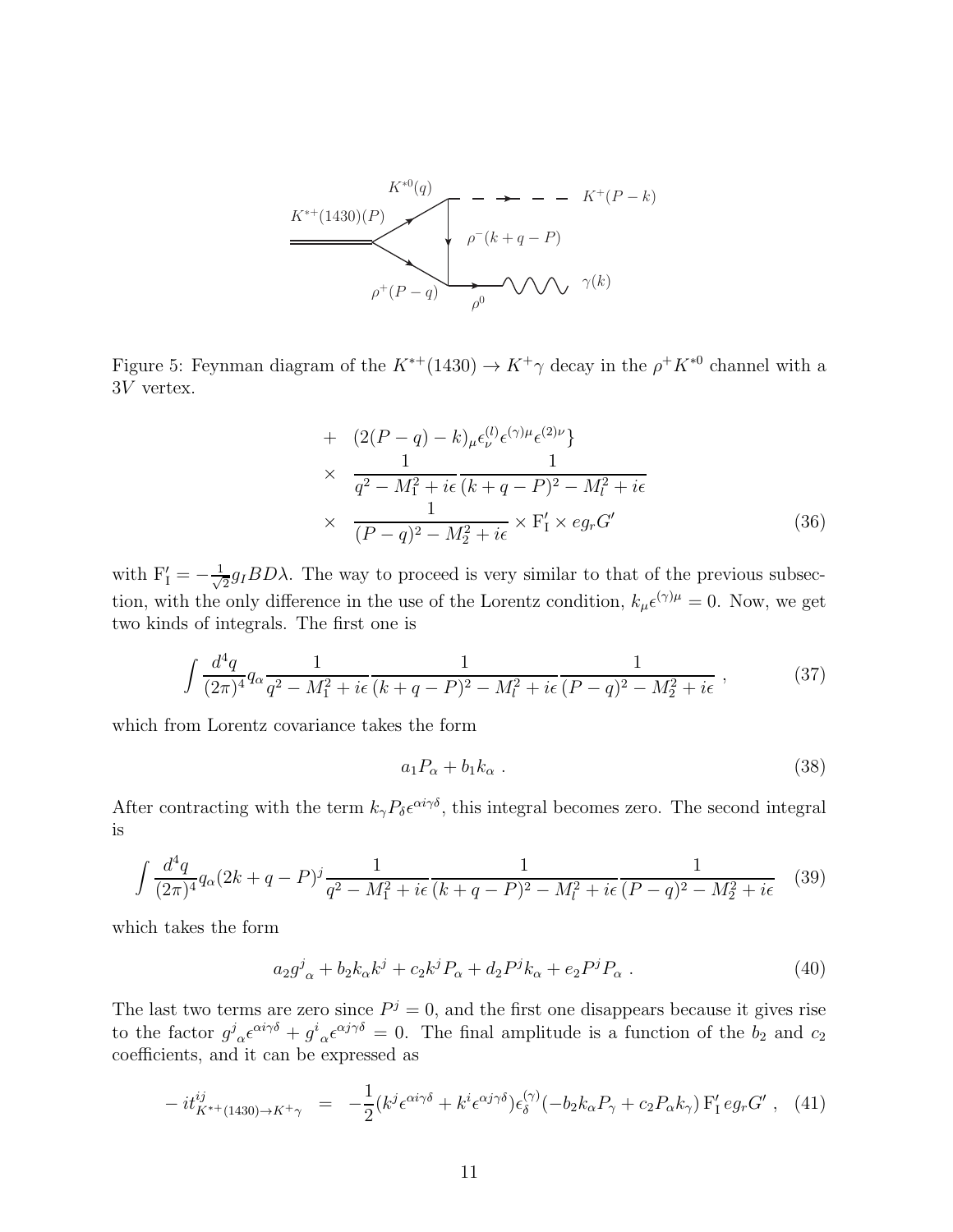with

<span id="page-11-0"></span>
$$
b_2 = \frac{i}{16\pi^2} \int_0^1 dx \int_0^x dy \frac{y(y-2)}{s'}
$$
  
\n
$$
c_2 = \frac{i}{16\pi^2} \int_0^1 dx \int_0^x dy \frac{x(2-y)}{s'}
$$
\n(42)

and

$$
s' = -(P0)2x2 + 2P0k0xy + ((P0)2 – M22 + M12)x + (-2P0k0 + M22 – M12)y – M12. (43)
$$

The sum of the diagrams in Figs. [3](#page-6-0) and [5,](#page-10-0) from Eqs. [\(34\)](#page-9-0), [\(33\)](#page-9-1), [\(41\)](#page-10-1), [\(42\)](#page-11-0), gives rise to the following amplitude:

$$
-it_{K^{*+}(1430)\to K^{+}\gamma}^{ij} = \frac{1}{2}(b_2'k_{\alpha}P_{\gamma} + (c'-c_2')P_{\alpha}k_{\gamma})(k^{j}\epsilon^{\alpha i\gamma\delta} + k^{i}\epsilon^{\alpha j\gamma\delta})\epsilon_{\delta}^{(\gamma)}eG', \qquad (44)
$$

with

$$
b'_2 = g_r F'_1 b_2
$$
  
\n
$$
c' = g_r F_1 c
$$
  
\n
$$
c'_2 = g_r F'_1 c_2.
$$
\n(45)

In order to compute the decay width of the process  $K^{*+}(1430) \rightarrow K^{+}\gamma$ , we need to evaluate the squared amplitude summing over polarizations, i. e.,  $\frac{1}{2J+1} \sum_{\lambda_f} \sum_{\lambda_i} t_{ij} (t^{ij})^*$ . The sum over the polarizations of the photon  $\sum_{\lambda_f} \epsilon_{\delta}^{(\gamma)}$  $\begin{matrix} (\gamma)\ \delta^{\prime} \end{matrix} \epsilon_{\delta^{\prime}}^{(\gamma)}$  $\delta'$  leads to a factor  $-g_{\delta\delta'}$ . In addition, products of the antisymmetric  $\epsilon^{\alpha\beta\gamma\delta}$  operators appear, for what we make use of the rule

$$
\epsilon^{\alpha\beta\gamma\delta}\epsilon^{\alpha'}_{\ \beta'}\gamma'_{\delta} = -\begin{vmatrix} g^{\alpha\alpha'} & g^{\alpha}_{\ \beta'} & g^{\alpha\gamma'} \\ g^{\beta\alpha'} & g^{\beta}_{\ \beta'} & g^{\beta\gamma'} \\ g^{\gamma\alpha'} & g^{\gamma}_{\ \beta'} & g^{\gamma\gamma'} \end{vmatrix},
$$
\n(46)

with  $\beta$ ,  $\beta'$  spatial indices. Finally, we find

$$
\frac{1}{2J+1} \sum_{\lambda_f} \sum_{\lambda_i} |t|^2 = \frac{1}{2J+1} |\vec{k}|^4 P_0^2 |b'_2 + c'_2 - c'|^2 (eG')^2 . \tag{47}
$$

The  $K^{*+}(1430)\rightarrow K^+\gamma$  decay width is

$$
\Gamma(K^{*+}(1430) \to K^{+}\gamma) = \frac{1}{8\pi} \frac{1}{2J+1} |\vec{k}|^{5} |b'_{2} + c'_{2} - c'|^{2} (eG')^{2} . \tag{48}
$$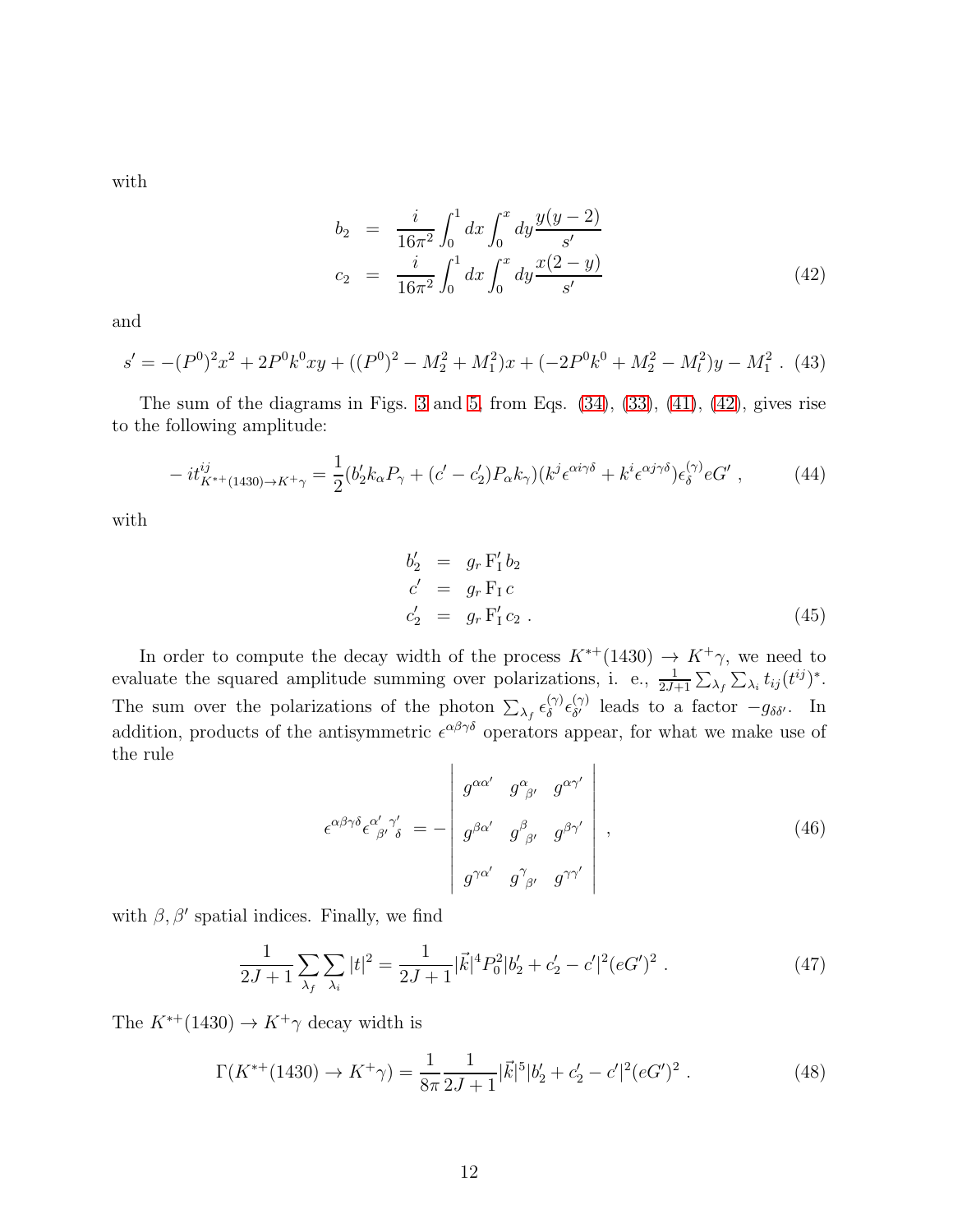We must include not only the  $K^*\rho$  channel, but all the possible channels listed in Table [2:](#page-2-1) the  $K^*\omega$  and  $K^*\phi$  channels. The different  $F_I$ ,  $F'_I$  for each channel r are listed in Tables [3,](#page-14-0) [4,](#page-15-0) [5,](#page-16-0) [6,](#page-17-0) [7](#page-18-3) and [8.](#page-18-4) Therefore,

$$
c' = \frac{1}{16\pi^2} \int_0^1 dx \int_0^x dy (1-x)(y-2) \sum_r \frac{F_I(r)g_r}{s(r)}
$$
  
\n
$$
b'_2 = \frac{1}{16\pi^2} \int_0^1 dx \int_0^x dy y(y-2) \sum_r \frac{F'_I(r)g_r}{s'(r)}
$$
  
\n
$$
c'_2 = \frac{1}{16\pi^2} \int_0^1 dx \int_0^x dy x(2-y) \sum_r \frac{F'_I(r)g_r}{s'(r)}
$$
 (49)

For completeness, we show  $s, s', F_I$  and  $F'_I$  again,

$$
s = -(P^{0})^{2}x^{2} + 2P^{0}k^{0}xy + ((P^{0})^{2} - M_{2}^{2} + M_{1}^{2})x + (-2P^{0}k^{0} + M_{2}^{2} - m_{l}^{2})y - M_{1}^{2}
$$
  
\n
$$
s' = -(P^{0})^{2}x^{2} + 2P^{0}k^{0}xy + ((P^{0})^{2} - M_{2}^{2} + M_{1}^{2})x + (-2P^{0}k^{0} + M_{2}^{2} - M_{l}^{2})y - M_{1}^{2}
$$
  
\n
$$
F_{I} = \frac{1}{\sqrt{2}}AB\lambda g_{I}
$$
  
\n
$$
F'_{I} = -\frac{1}{\sqrt{2}}g_{I}BD\lambda
$$
\n(50)

### 3 Results

We evaluate the results for the two reactions where there are data, the  $K^{*+} \to K^+ \gamma$  and the  $K^{*0} \to K^0 \gamma$  decays. We include the four types of diagrams of Fig. [2,](#page-3-1) where there is exchange of pseudoscalar or vector mesons, with or without strangeness, taking into account the three channels to which the resonance couples,  $\rho K^*$ ,  $\omega K^*$  and  $\phi K^*$ . All the possibilities from Fig. [1](#page-3-0) and partial widths for each different loop are given in Tables [3,](#page-14-0) [4,](#page-15-0) [5,](#page-16-0) [6,](#page-17-0) [7](#page-18-3) and [8.](#page-18-4) The total sum of all the contributions of these diagrams is mostly constructive for the  $K^{*+}(1430)$ . In contrast, the interference between these diagrams is very destructive in the case of the  $K^{*0}(1430)$ . We have evaluated the uncertainties in the theoretical decay widths by assuming errors in the coupling constants  $\Delta g$  which were found to be of order 15% in Ref. [\[18](#page-19-14)]. The errors in  $\Gamma$  are obtained generating random numbers of the couplings  $g_i$  weighted by the Normal (Gaussian) distribution:

$$
f(x) = \frac{1}{\sigma\sqrt{2\pi}}e^{\frac{(x-g)^2}{2\sigma^2}},
$$
\n(51)

for what the von Newmann rejection method is used. The average value of a sample of 30 results and its standard deviation are taken for Γ and its uncertainty. The results that we get are:

<span id="page-12-0"></span>
$$
\Gamma(K^{*+} \to K^{+}\gamma) = 150 \pm 50 \,\text{KeV} \n\Gamma(K^{*0} \to K^{0}\gamma) = (1.0 \pm 0.8) \times 10^{-2} \,\text{KeV} .
$$
\n(52)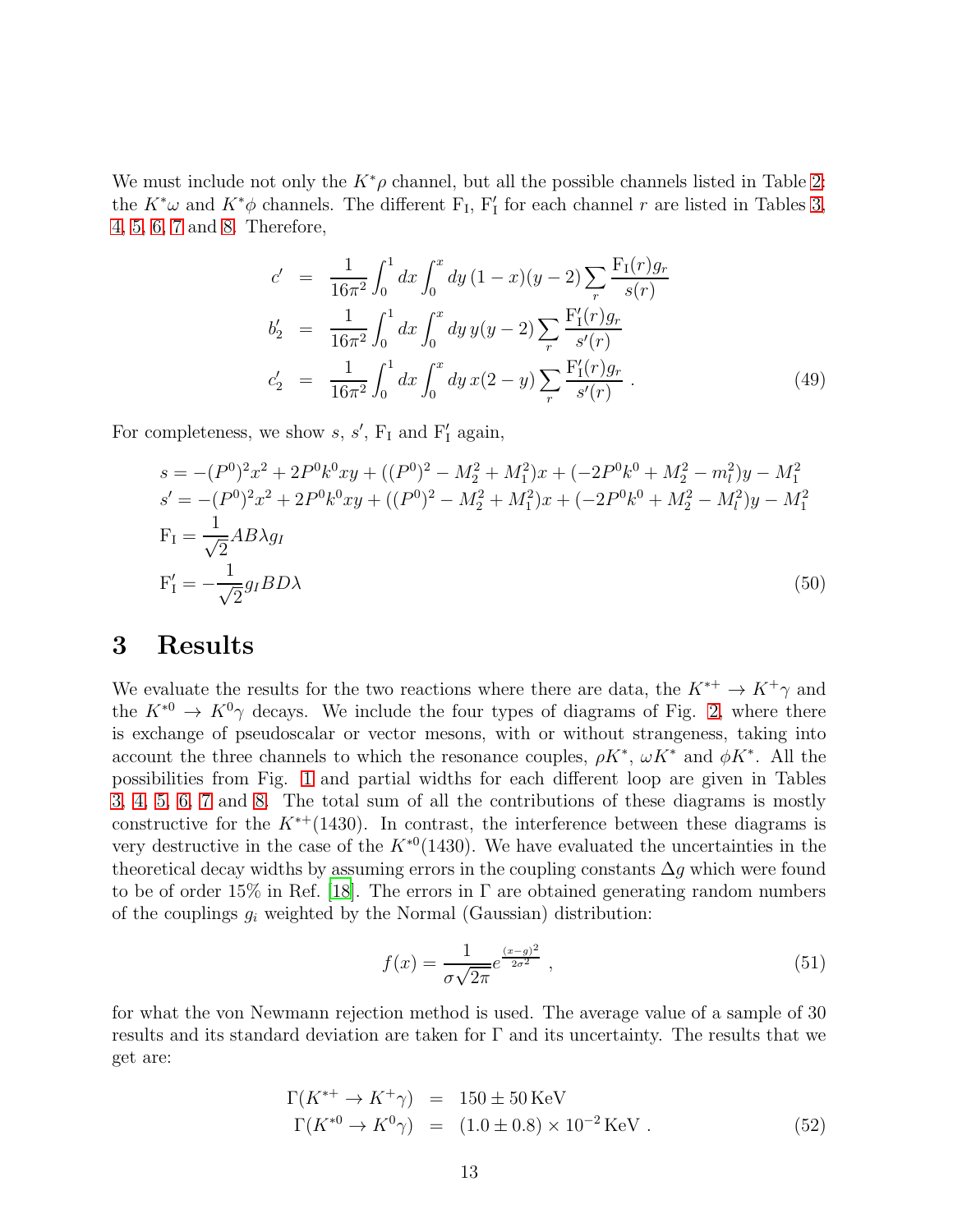These results should be compared with the experimental widths

$$
\Gamma(K^{*+} \to K^+ \gamma) = 236 \pm 50 \,\text{KeV}
$$
  
\n
$$
\Gamma(K^{*0} \to K^0 \gamma) = < 98 \,\text{KeV},
$$
\n(53)

where we have summed in quadrature the error in the branching ratio of Eq.  $(1)$  and the one of the total width of the PDG. As we can see, the result for the charged  $K^{*+}$  is compatible with the data within errors and for the one of the neutral  $K^{*0}$  the upper bound is fulfilled. It would be interesting to have this upper bound improved experimentally, since we predict such a small number for the width. The contribution of the  $PPV$  and 3V diagrams depicted in Fig. [1](#page-3-0) are

$$
\Gamma_{(K^{*+}(1430) \to K^{+}\gamma), PPV} = 46.6 \text{ KeV}
$$
\n
$$
\Gamma_{(K^{*+}(1430) \to K^{+}\gamma), 3V} = 28.2 \text{ KeV},
$$
\n
$$
\Gamma_{(K^{*0}(1430) \to K^{0}\gamma), PPV} = 0.19 \text{ KeV}
$$
\n
$$
\Gamma_{(K^{*0}(1430) \to K^{0}\gamma), 3V} = 0.29 \text{ KeV}.
$$
\n(54)

It is interesting to see that the contributions of the two mechanisms are of the same order of magnitude, which means that both are important and must be taken into account to get the results of Eq. [\(52\)](#page-12-0) within the range of the data in the PDG. One can observe, however, that in the case of the  $K^{*+}$  the interference is constructive, while in the case of the  $K^{*0}$  it is destructive.

### 4 Conclusions

We have studied the decay of the  $K_2^{*+}(1430)$  and  $K_2^{*0}(1430)$  into a photon and a pseudoscalar meson. The states considered are those generated dynamically from the vectorvector interaction in [\[18\]](#page-19-14) that can be clearly assigned to known resonances and that decay in this mode. The evaluation of the width required the consideration of loop diagrams involving the coupling of the resonances to the constituent vector-vector channels, plus some anomalous couplings. We find that the loops become convergent and we can evaluate finite values for the decay rates by making an approximation consistent with the VV molecular picture. The results obtained for the width of the  $K_2^{*+}(1430)$  are well within the experimental values considering errors. For the case of the  $K_2^{*0}(1430)$  we found a very small width, well below the experimental upper bound of the PDG. It would be worth trying to improve on this boundary since our results are so much smaller than the present bound. The two results obtained are adding progressive support to the idea of the  $K_2^*(1430)$  and other related resonances found in [\[18\]](#page-19-14) as dynamically generated from the vector-vector interaction.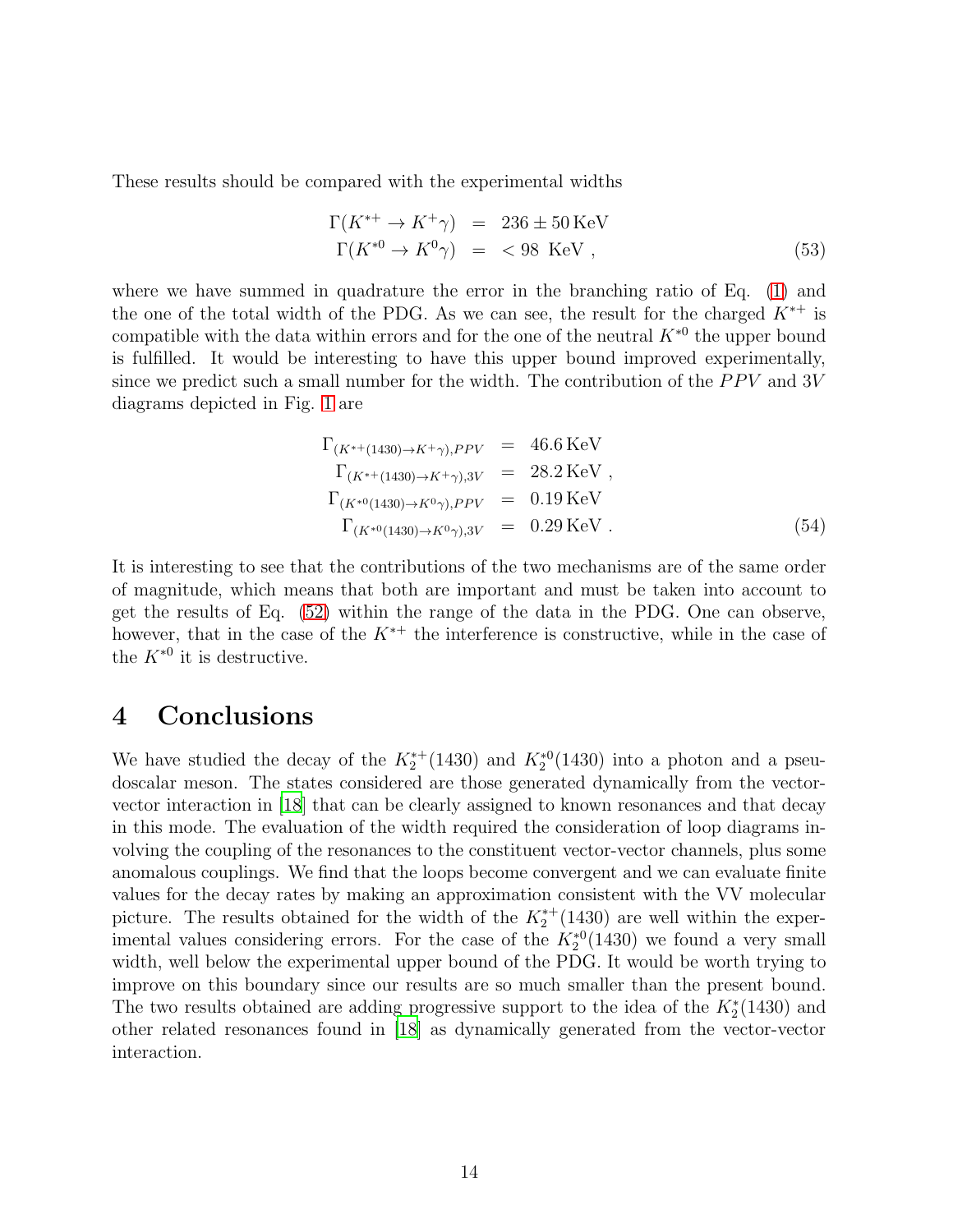| $V_1$    | $V_2$        |             | $P_l$ $V_f$ $P_f$ |       | $\bf{A}$              | $\mathbf{B}$          | $\lambda$             | $g_I$                 | $F_I$                   | $\Gamma_i(\text{KeV})$ |
|----------|--------------|-------------|-------------------|-------|-----------------------|-----------------------|-----------------------|-----------------------|-------------------------|------------------------|
| $K^{*0}$ | $\rho^+$     | $\pi^-$     | $\omega$          | $K^+$ | $-1$                  | $\sqrt{2}$            | $\frac{1}{3\sqrt{2}}$ | $-\sqrt{\frac{2}{3}}$ | $\frac{1}{3\sqrt{3}}$   | 6.05                   |
| $K^{*+}$ | $\rho^0$     | $\pi^0$     | $\omega$          | $K^+$ | $-\frac{1}{\sqrt{2}}$ | $\sqrt{2}$            | $\frac{1}{3\sqrt{2}}$ | $-\frac{1}{\sqrt{3}}$ | $\frac{1}{6\sqrt{3}}$   |                        |
| $\rho^0$ | $K^{\ast +}$ | $K^-$       | $\rho^0$          | $K^+$ | $\frac{1}{\sqrt{2}}$  | $\frac{1}{\sqrt{2}}$  | $\frac{1}{\sqrt{2}}$  | $-\frac{1}{\sqrt{3}}$ | $-\frac{1}{4\sqrt{3}}$  | 5.05                   |
|          |              |             | $\omega$          |       |                       | $\frac{1}{\sqrt{2}}$  | $\frac{1}{3\sqrt{2}}$ |                       | $-\frac{1}{12\sqrt{3}}$ |                        |
|          |              |             | $\phi$            |       |                       | $1\,$                 | $-\frac{1}{3}$        |                       | $\frac{1}{6\sqrt{3}}$   |                        |
| $\rho^+$ | $K^{*0}$     | $\bar{K}^0$ | $\rho^0$          | $K^+$ | $\mathbf{1}$          | $-\frac{1}{\sqrt{2}}$ | $\frac{1}{\sqrt{2}}$  | $-\sqrt{\frac{2}{3}}$ | $\frac{1}{2\sqrt{3}}$   |                        |
|          |              |             | $\omega$          |       |                       | $\frac{1}{\sqrt{2}}$  | $\frac{1}{3\sqrt{2}}$ |                       | $-\frac{1}{6\sqrt{3}}$  |                        |
|          |              |             | $\phi$            |       |                       | $\mathbf{1}$          | $-\frac{1}{3}$        |                       | $rac{1}{3\sqrt{3}}$     |                        |
| $K^{*+}$ | $\rho^0$     | $\eta$      | $\rho^0$          | $K^+$ | $\frac{2}{\sqrt{3}}$  | $\frac{2}{\sqrt{3}}$  | $\frac{1}{\sqrt{2}}$  | $\frac{1}{\sqrt{3}}$  | $\frac{2}{3\sqrt{3}}$   | 6.78                   |
|          |              | $\eta'$     |                   |       | $\frac{1}{\sqrt{6}}$  | $\sqrt{\frac{2}{3}}$  | $\frac{1}{\sqrt{2}}$  | $\frac{1}{\sqrt{3}}$  | $\frac{1}{6\sqrt{3}}$   | 0.24                   |

<span id="page-14-0"></span>Table 3:  $K^{*+}$  decay diagrams involving the  $\rho K^*$  channel and the PPV vertex.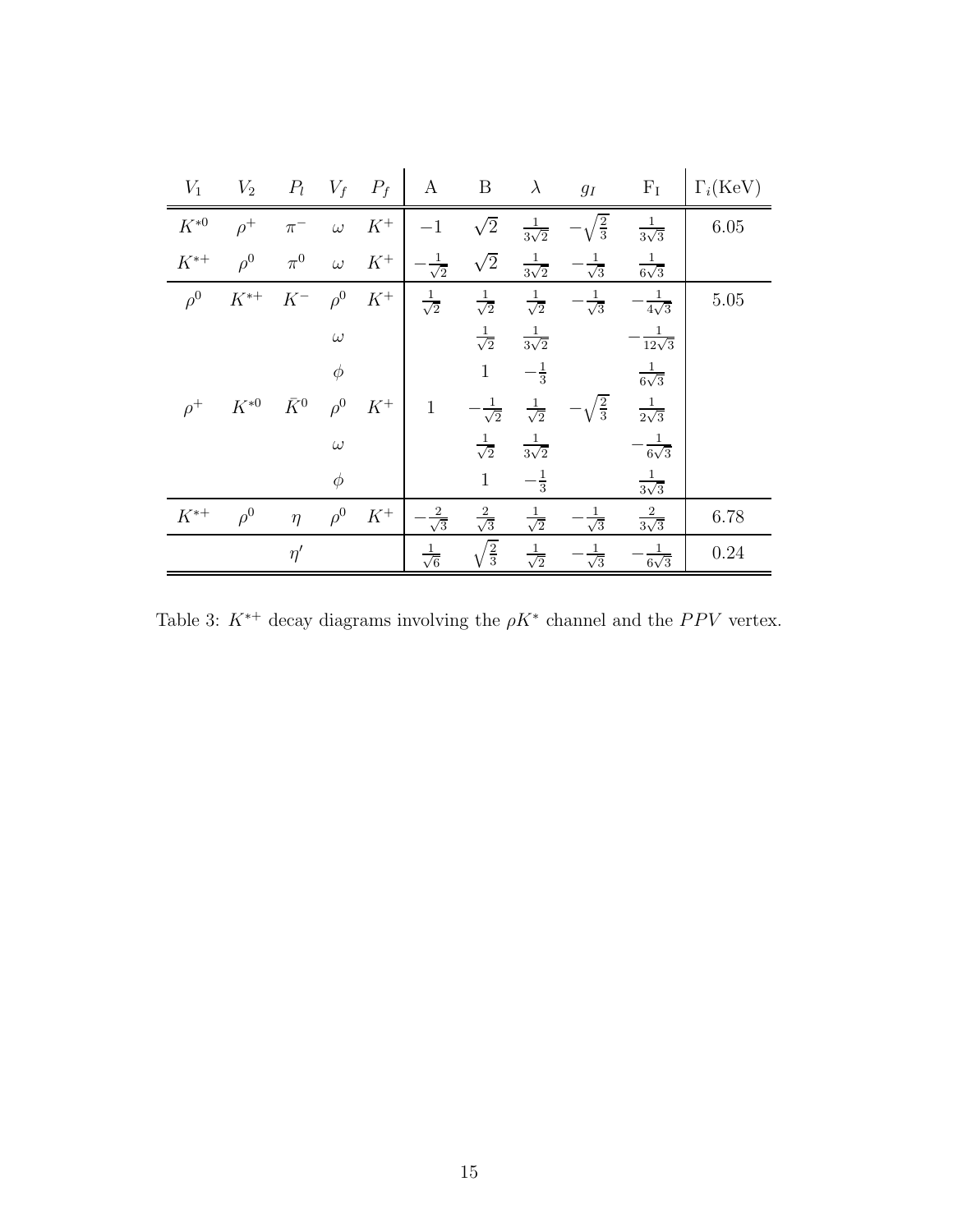| $V_1$    | $V_2$    | $P_l$   | $V_f$    | $P_f$ | $\mathbf{A}$          | $\, {\bf B}$          | $\lambda$             | $g_I$        | $\rm F_I$              | $\Gamma_i(\text{KeV})$ |
|----------|----------|---------|----------|-------|-----------------------|-----------------------|-----------------------|--------------|------------------------|------------------------|
| $K^{*+}$ | $\omega$ | $\pi^0$ | $\rho^0$ | $K^+$ | $\frac{1}{\sqrt{2}}$  | $\sqrt{2}$            | $\frac{1}{\sqrt{2}}$  | $\,1\,$      | $-\frac{1}{2}$         | 0.77                   |
| $\omega$ | $K^{*+}$ | $K^-$   | $\rho^0$ | $K^+$ | $\frac{1}{\sqrt{2}}$  | $\frac{1}{\sqrt{2}}$  | $\frac{1}{\sqrt{2}}$  | $\,1\,$      | $\frac{1}{4}$          | $0.07\,$               |
|          |          |         | $\omega$ |       |                       | $\frac{1}{\sqrt{2}}$  | $\frac{1}{3\sqrt{2}}$ |              | $\frac{1}{12}$         |                        |
|          |          |         | $\phi$   |       |                       | $\,1$                 | $-\frac{1}{3}$        |              | $-\frac{1}{6}$         |                        |
| $K^{*+}$ | $\omega$ | $\eta$  | $\omega$ | $K^+$ | $-\frac{2}{\sqrt{3}}$ | $\frac{2}{\sqrt{3}}$  | $\frac{1}{3\sqrt{2}}$ | $\,1\,$      | $-\frac{2}{9}$         | $9.5\times10^{-2}$     |
|          |          |         | $\phi$   |       |                       |                       |                       |              | $\boldsymbol{0}$       |                        |
|          |          | $\eta'$ | $\omega$ |       | $\frac{1}{\sqrt{6}}$  | $\sqrt{\frac{2}{3}}$  | $\frac{1}{3\sqrt{2}}$ | $\,1\,$      | $\frac{1}{18}$         | $3.2\times10^{-3}$     |
|          |          |         | $\phi$   |       |                       |                       |                       |              | $\overline{0}$         |                        |
| $\phi$   | $K^{*+}$ | $K^-$   | $\rho^0$ | $K^+$ | $-1$                  | $\frac{1}{\sqrt{2}}$  | $\frac{1}{\sqrt{2}}$  | $\,1\,$      | $-\frac{1}{2\sqrt{2}}$ | $8.4\times10^{-2}$     |
|          |          |         | $\omega$ |       |                       | $\frac{1}{\sqrt{2}}$  | $\frac{1}{3\sqrt{2}}$ |              | $-\frac{1}{6\sqrt{2}}$ |                        |
|          |          |         | $\phi$   |       |                       | $\,1\,$               | $-\frac{1}{3}$        |              | $\frac{1}{3\sqrt{2}}$  |                        |
| $K^{*+}$ | $\phi$   | $\eta$  | $\omega$ | $K^+$ |                       |                       |                       |              | $\overline{0}$         | $0.17\,$               |
|          |          |         | $\phi$   |       | $\frac{2}{\sqrt{3}}$  | $-\frac{2}{\sqrt{3}}$ | $-\frac{1}{3}$        | $\mathbf{1}$ | $-\frac{2\sqrt{2}}{9}$ |                        |
|          |          | $\eta'$ | $\omega$ |       |                       |                       |                       |              | $\overline{0}$         | $2.6\times10^{-2}$     |
|          |          |         | $\phi$   |       | $\frac{1}{\sqrt{6}}$  | $2\sqrt{\frac{2}{3}}$ | $-\frac{1}{3}$        | $\,1\,$      | $-\frac{\sqrt{2}}{9}$  |                        |

<span id="page-15-0"></span>Table 4:  $K^{*+}$  decay diagrams involving the  $\omega K^*$  and  $\phi K^*$  channels and the PPV vertex.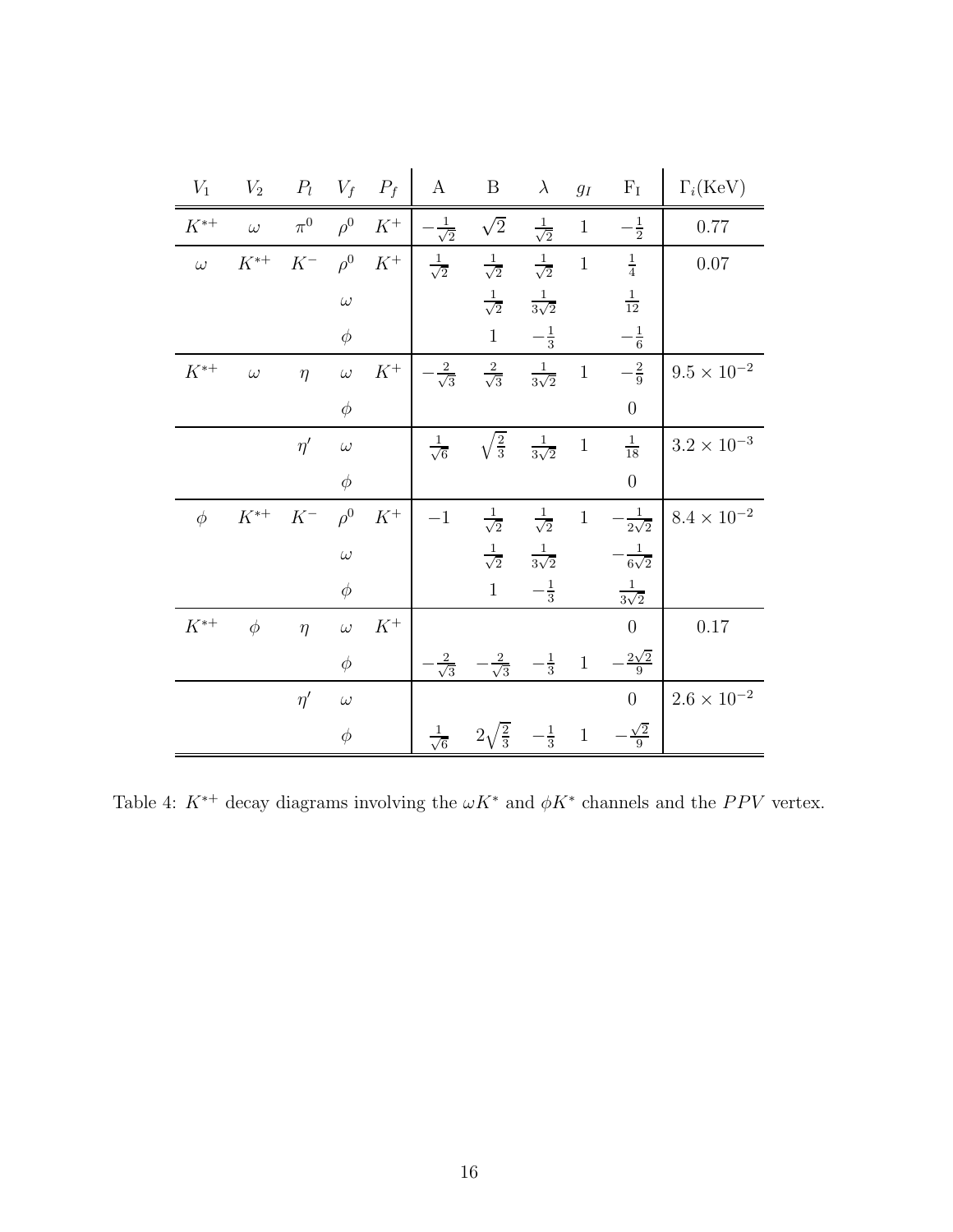| $V_1$    | $V_2$    | $P_l$       | $V_f$ $P_f$ |                 | A                     | $\boldsymbol{B}$      | $\lambda$             | $g_I$                 | $F_I$                  | $\Gamma_i(\text{KeV})$ |
|----------|----------|-------------|-------------|-----------------|-----------------------|-----------------------|-----------------------|-----------------------|------------------------|------------------------|
| $K^{*0}$ | $\rho^0$ | $\pi^0$     | $\omega$    | $K^0$           | $\frac{1}{\sqrt{2}}$  | $\sqrt{2}$            | $\frac{1}{3\sqrt{2}}$ | $\frac{1}{\sqrt{3}}$  | $\frac{1}{6\sqrt{3}}$  | 6.05                   |
| $K^{*+}$ | $\rho^-$ | $\pi^+$     | $\omega$    | $K^0$           | $-1$                  | $\sqrt{2}$            | $\frac{1}{3\sqrt{2}}$ | $-\sqrt{\frac{2}{3}}$ | $\frac{1}{3\sqrt{3}}$  |                        |
| $\rho^-$ | $K^{*+}$ | $K^-$       | $\rho^0$    | $\mathcal{K}^0$ | $\mathbf{1}$          | $\frac{1}{\sqrt{2}}$  | $\frac{1}{\sqrt{2}}$  | $\sqrt{\frac{2}{3}}$  | $\frac{1}{2\sqrt{3}}$  | $\boldsymbol{0}$       |
|          |          |             | $\omega$    |                 |                       | $\frac{1}{\sqrt{2}}$  | $\frac{1}{3\sqrt{2}}$ |                       | $\frac{1}{6\sqrt{3}}$  |                        |
|          |          |             | $\phi$      |                 |                       | $\mathbf{1}$          | $-\frac{1}{3}$        |                       | $rac{1}{3\sqrt{3}}$    |                        |
| $\rho^0$ | $K^{*0}$ | $\bar{K}^0$ | $\rho^0$    | $K^0$           | $\frac{1}{\sqrt{2}}$  | $-\frac{1}{\sqrt{2}}$ | $\frac{1}{\sqrt{2}}$  | $\frac{1}{\sqrt{3}}$  | $\frac{1}{4\sqrt{3}}$  |                        |
|          |          |             | $\omega$    |                 |                       | $\frac{1}{\sqrt{2}}$  | $\frac{1}{3\sqrt{2}}$ |                       | $\frac{1}{12\sqrt{3}}$ |                        |
|          |          |             | $\phi$      |                 |                       | $\mathbf{1}$          | $-\frac{1}{3}$        |                       | $\frac{1}{6\sqrt{3}}$  |                        |
| $K^{*0}$ | $\rho^0$ | $\eta$      | $\rho^0$    | $K^0$           | $-\frac{2}{\sqrt{3}}$ | $\frac{2}{\sqrt{3}}$  | $\frac{1}{\sqrt{2}}$  | $\frac{1}{\sqrt{3}}$  | $\frac{2}{3\sqrt{3}}$  | 6.78                   |
|          |          | $\eta'$     |             |                 | $\frac{1}{\sqrt{6}}$  | $\sqrt{\frac{2}{3}}$  | $\frac{1}{\sqrt{2}}$  | $\frac{1}{\sqrt{3}}$  | $\frac{1}{6\sqrt{3}}$  | 0.24                   |

<span id="page-16-0"></span>Table 5:  $K^{*0}$  decay diagrams involving the  $\rho K^*$  channel and the PPV vertex.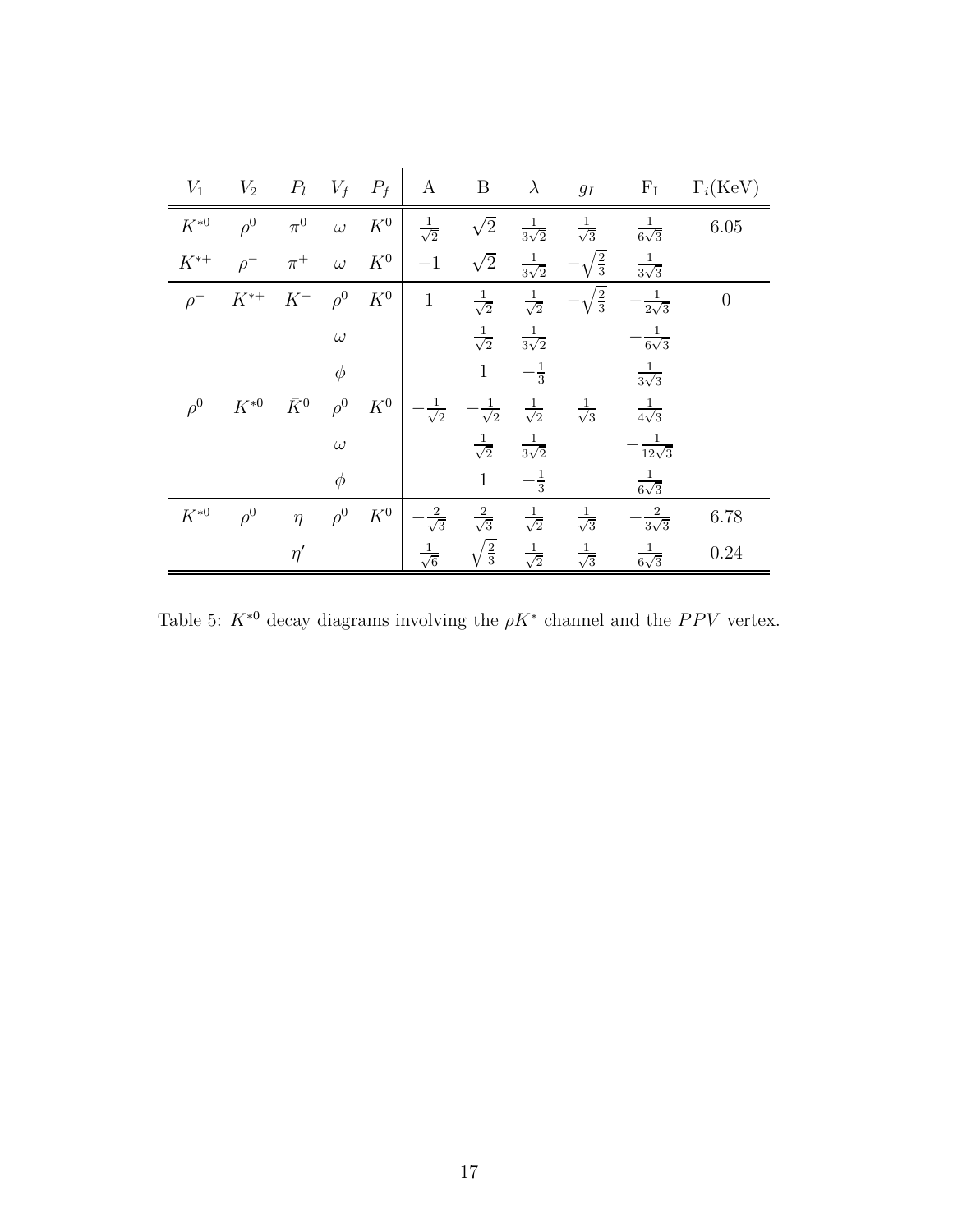| $V_1$        | $V_2$        | $P_l$       | $V_f$    | $P_f$           | $\mathbf{A}$          | $\, {\bf B}$                           | $\lambda$             | $g_I$        | $F_I$                  | $\Gamma_i(\text{KeV})$ |
|--------------|--------------|-------------|----------|-----------------|-----------------------|----------------------------------------|-----------------------|--------------|------------------------|------------------------|
| $K^{\ast 0}$ | $\omega$     | $\pi^0$     | $\rho^0$ | $\mathcal{K}^0$ | $\frac{1}{\sqrt{2}}$  | $\sqrt{2}$                             | $\frac{1}{\sqrt{2}}$  | $\mathbf{1}$ | $\frac{1}{2}$          | 0.77                   |
| $\omega$     | $K^{\ast 0}$ | $\bar{K}^0$ | $\rho^0$ | $\mathcal{K}^0$ | $\frac{1}{\sqrt{2}}$  | $-\frac{1}{\sqrt{2}}$                  | $\frac{1}{\sqrt{2}}$  | $\mathbf{1}$ | $-\frac{1}{4}$         | 0.28                   |
|              |              |             | $\omega$ |                 |                       | $\frac{1}{\sqrt{2}}$                   | $\frac{1}{3\sqrt{2}}$ |              | $\frac{1}{12}$         |                        |
|              |              |             | $\phi$   |                 |                       | $\mathbf{1}$                           | $-\frac{1}{3}$        |              | $-\frac{1}{6}$         |                        |
| $K^{\ast 0}$ | $\omega$     | $\eta$      | $\omega$ | $K^0$           | $-\frac{2}{\sqrt{3}}$ | $\frac{2}{\sqrt{3}}$                   | $\frac{1}{3\sqrt{2}}$ | $\,1\,$      | $-\frac{2}{9}$         | $9.5\times10^{-2}$     |
|              |              |             | $\phi$   |                 |                       |                                        |                       |              | $\overline{0}$         |                        |
|              |              | $\eta'$     | $\omega$ |                 | $\frac{1}{\sqrt{6}}$  | $\sqrt{\frac{2}{3}}$                   | $\frac{1}{3\sqrt{2}}$ | $\,1\,$      | $\frac{1}{18}$         | $3.4\times10^{-3}$     |
|              |              |             | $\phi$   |                 |                       |                                        |                       |              | $\overline{0}$         |                        |
| $\phi$       | $K^{\ast 0}$ | $\bar{K}^0$ | $\rho^0$ | ${\cal K}^0$    | $-1\,$                | $-\frac{1}{\sqrt{2}}$                  | $\frac{1}{\sqrt{2}}$  | $\mathbf 1$  | $\frac{1}{2\sqrt{2}}$  | $0.34\,$               |
|              |              |             | $\omega$ |                 |                       | $\frac{1}{\sqrt{2}}$                   | $\frac{1}{3\sqrt{2}}$ |              | $-\frac{1}{6\sqrt{2}}$ |                        |
|              |              |             | $\phi$   |                 |                       | $\mathbf{1}$                           | $-\frac{1}{3}$        |              | $\frac{1}{3\sqrt{2}}$  |                        |
| $K^{\ast 0}$ | $\phi$       | $\eta$      | $\omega$ | $\mathcal{K}^0$ |                       |                                        |                       |              | $\overline{0}$         | 0.17                   |
|              |              |             | $\phi$   |                 | $\frac{2}{\sqrt{3}}$  | $\frac{2}{\sqrt{3}}$                   | $\frac{1}{3}$         | $\,1$        | $-\frac{2\sqrt{2}}{9}$ |                        |
|              |              | $\eta'$     | $\omega$ |                 |                       |                                        |                       |              | $\overline{0}$         | $2.6\times10^{-2}$     |
|              |              |             | $\phi$   |                 | $\frac{1}{\sqrt{6}}$  | $\sqrt{\frac{2}{3}}$<br>2 <sub>1</sub> | $-\frac{1}{3}$        | $\,1$        | $\frac{\sqrt{2}}{9}$   |                        |

<span id="page-17-0"></span>Table 6:  $K^{*0}$  decay diagrams involving the  $\omega K^*$  and  $\phi K^*$  channels and the PPV vertex.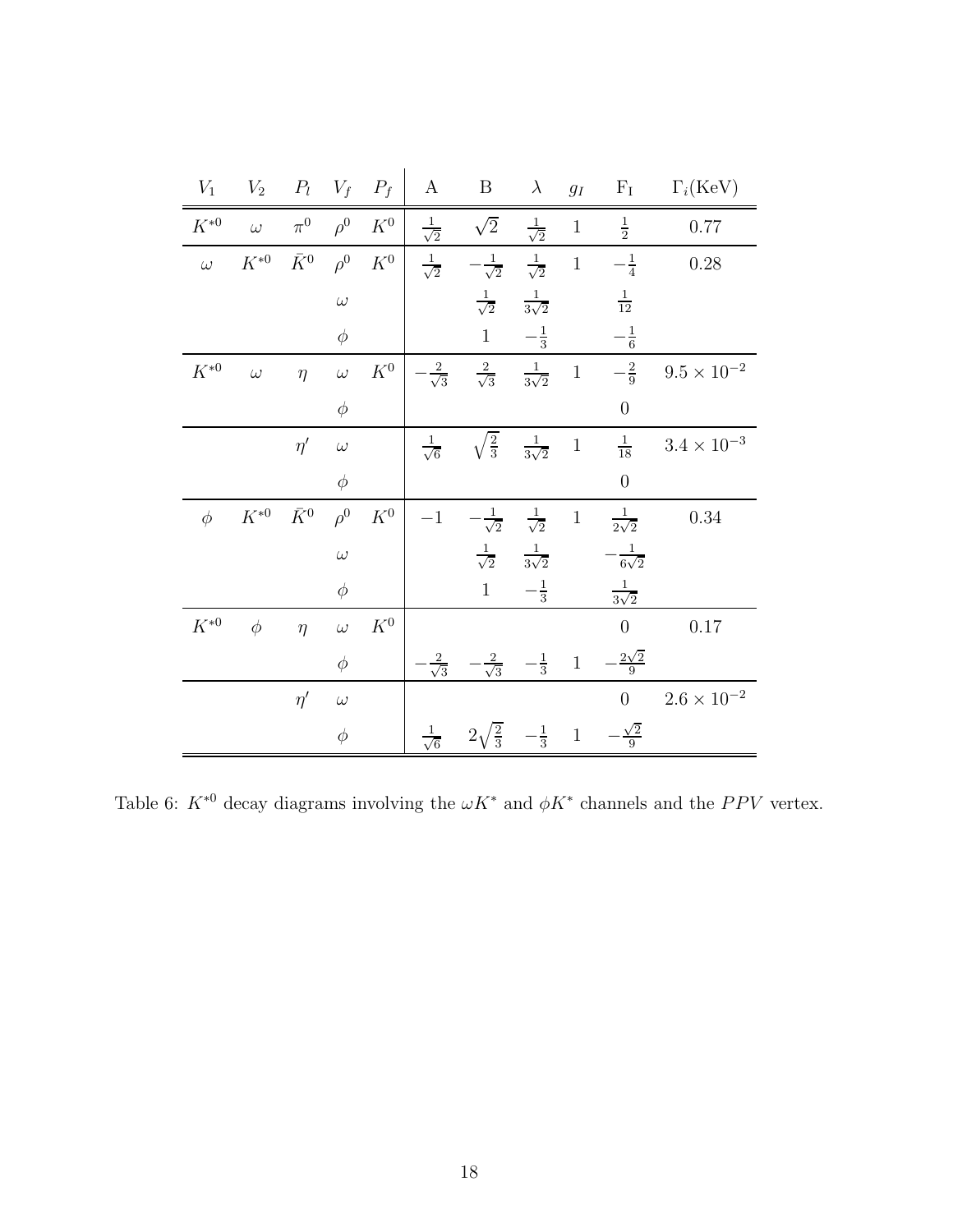| $V_1$    | $V_2$    | $V_f$    | $V_l \t P_f$ |       | $\mathbf{D}$         | $B \lambda$          |                       | $g_I$                 | $F'_{I}$               | $\Gamma_i(\text{KeV})$ |
|----------|----------|----------|--------------|-------|----------------------|----------------------|-----------------------|-----------------------|------------------------|------------------------|
| $K^{*0}$ | $\rho^+$ | $\rho^0$ | $\rho^-$     | $K^+$ | $\sqrt{2}$           | $\mathbf{1}$         | $\frac{1}{\sqrt{2}}$  | $\sqrt{\frac{2}{3}}$  | $\frac{1}{\sqrt{3}}$   | 12.8                   |
| $\rho^0$ | $K^{*+}$ | $\rho^0$ | $K^{\ast -}$ | $K^+$ | $\frac{1}{\sqrt{2}}$ | $\frac{1}{\sqrt{2}}$ | $\frac{1}{\sqrt{2}}$  | $-\frac{1}{\sqrt{3}}$ | $\frac{1}{4\sqrt{3}}$  | 2.31                   |
|          |          | $\omega$ |              |       | $\frac{1}{\sqrt{2}}$ |                      | $\frac{1}{3\sqrt{2}}$ |                       | $\frac{1}{12\sqrt{3}}$ |                        |
|          |          | $\phi$   |              |       | $-1$                 |                      | $-\frac{1}{3}$        |                       | $\frac{1}{6\sqrt{3}}$  |                        |
| $\omega$ | $K^{*+}$ | $\rho^0$ | $K^{*-}$     | $K^+$ | $\frac{1}{\sqrt{2}}$ | $\frac{1}{\sqrt{2}}$ | $\frac{1}{\sqrt{2}}$  | $\,1\,$               | $-\frac{1}{4}$         | 0.29                   |
|          |          | $\omega$ |              |       | $\frac{1}{\sqrt{2}}$ |                      | $\frac{1}{3\sqrt{2}}$ |                       | $-\frac{1}{12}$        |                        |
|          |          | $\phi$   |              |       | $-1$                 |                      | $-\frac{1}{3}$        |                       | $-\frac{1}{6}$         |                        |
| $\phi$   | $K^{*+}$ | $\rho^0$ | $K^{*-}$     | $K^+$ | $\frac{1}{\sqrt{2}}$ | $\mathbf{1}$         | $\frac{1}{\sqrt{2}}$  | $\,1\,$               | $-\frac{1}{2\sqrt{2}}$ | 0.56                   |
|          |          | $\omega$ |              |       | $\frac{1}{\sqrt{2}}$ |                      | $\frac{1}{3\sqrt{2}}$ |                       | $\frac{1}{6\sqrt{2}}$  |                        |
|          |          | $\phi$   |              |       | $-1$                 |                      | $-\frac{1}{3}$        |                       | $\frac{1}{3\sqrt{2}}$  |                        |

Table 7:  $K^{*+}$  decay diagrams involving the 3V vertex. Terms which involve a  $\gamma K^{*} K^{*}$ coupling with a neutral  $K^*$  are zero and are omitted from the table.

<span id="page-18-3"></span>

|          |          | $V_1$ $V_2$ $V_f$ $V_l$ $P_f$          | $\begin{array}{ccc} \mid & D & B & \lambda & g_I \end{array}$ |                        |                                                                                        |                       | $F'_I \Gamma_i (KeV)$ |
|----------|----------|----------------------------------------|---------------------------------------------------------------|------------------------|----------------------------------------------------------------------------------------|-----------------------|-----------------------|
| $K^{*+}$ |          |                                        |                                                               |                        | $\rho^ \rho^0$ $\rho^+$ $K^0$ $-\sqrt{2}$ 1 $\frac{1}{\sqrt{2}}$ $-\sqrt{\frac{2}{3}}$ | $-\frac{1}{\sqrt{3}}$ | 12.8                  |
|          |          | $\rho^ K^{*+}$ $\rho^0$ $K^{*-}$ $K^0$ | $\frac{1}{\sqrt{2}}$                                          | 1 $\frac{1}{\sqrt{2}}$ | $-\sqrt{\frac{2}{3}}$                                                                  | $\frac{1}{2\sqrt{3}}$ | 9.27                  |
|          | $\omega$ |                                        | $\frac{1}{\sqrt{2}}$                                          | $\frac{1}{3\sqrt{2}}$  |                                                                                        | $\frac{1}{6\sqrt{3}}$ |                       |
|          |          |                                        |                                                               | $\overline{3}$         |                                                                                        | $\sqrt{2}$            |                       |

<span id="page-18-4"></span>Table 8:  $K^{*0}$  decay diagrams involving the 3V vertex. Terms which involve a  $\gamma K^* K^*$ coupling with a neutral  $K^*$  are zero and are omitted from the table.

## References

- <span id="page-18-0"></span>[1] M. R. Pennington, Nucl. Phys. Proc. Suppl. 181-182, 251 (2008).
- <span id="page-18-1"></span>[2] C. Amsler, Phys. Lett. B **541**, 22 (2002).
- <span id="page-18-2"></span>[3] M. Doring, Nucl. Phys. A 786, 164 (2007) [\[arXiv:nucl-th/0701070\]](http://arxiv.org/abs/nucl-th/0701070).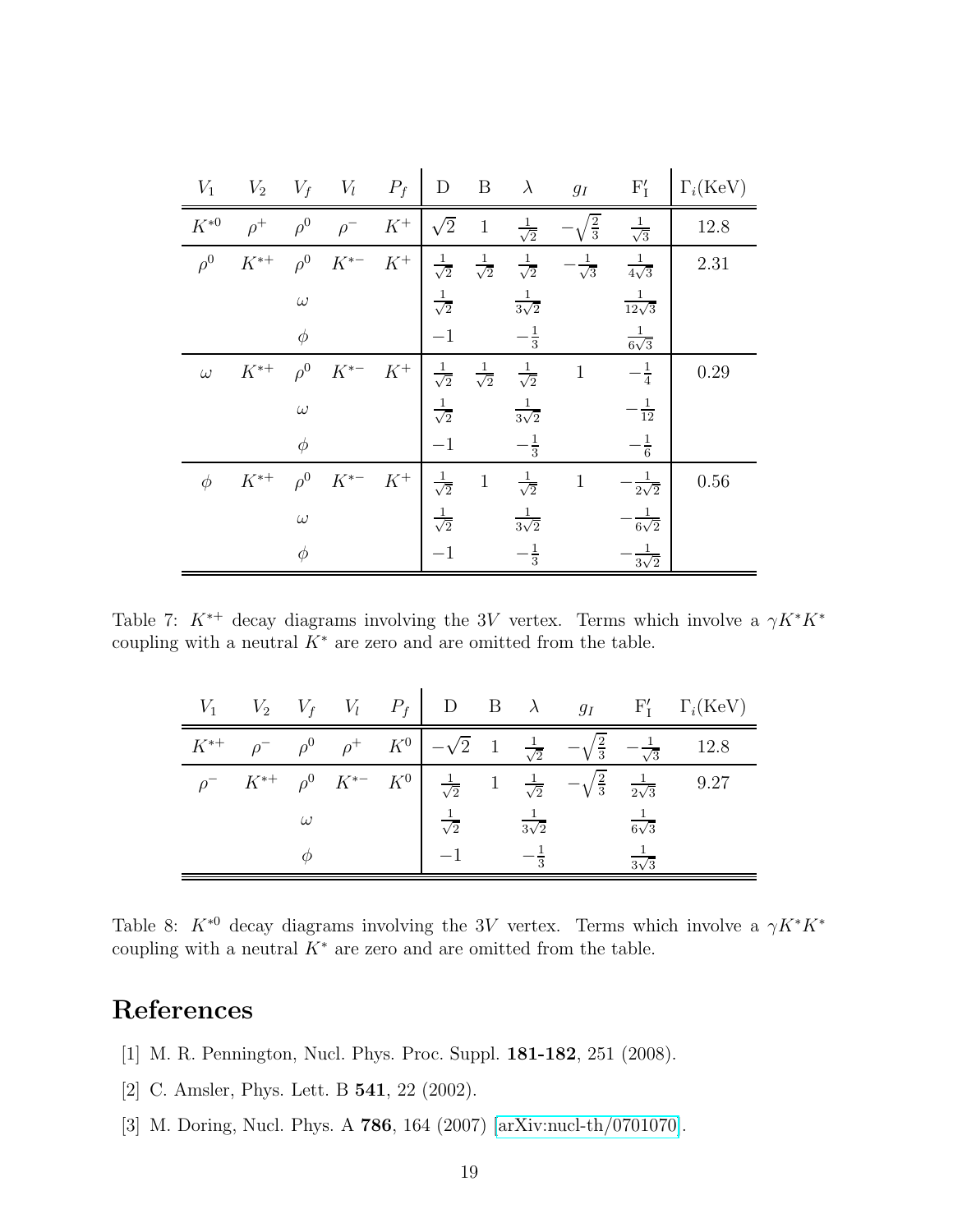- <span id="page-19-0"></span>[4] T. Branz, T. Gutsche and V. E. Lyubovitskij, Phys. Rev. D 78, 114004 (2008) [\[arXiv:0808.0705](http://arxiv.org/abs/0808.0705) [hep-ph]].
- <span id="page-19-1"></span>[5] Y. Dong, A. Faessler, T. Gutsche, S. Kovalenko and V. E. Lyubovitskij, Phys. Rev. D 79, 094013 (2009) [\[arXiv:0903.5416](http://arxiv.org/abs/0903.5416) [hep-ph]].
- <span id="page-19-2"></span>[6] T. Branz, T. Gutsche and V. E. Lyubovitskij, [arXiv:1005.3168](http://arxiv.org/abs/1005.3168) [hep-ph].
- <span id="page-19-3"></span>[7] Y. Dong, A. Faessler, T. Gutsche, S. Kumano and V. E. Lyubovitskij, Phys. Rev. D 82, 034035 (2010) [\[arXiv:1006.4018](http://arxiv.org/abs/1006.4018) [hep-ph]].
- <span id="page-19-4"></span>[8] T. Branz, T. Gutsche and V. E. Lyubovitskij, [arXiv:1007.4311](http://arxiv.org/abs/1007.4311) [hep-ph].
- <span id="page-19-5"></span>[9] X. Liu and H. W. Ke, Phys. Rev. D 80, 034009 (2009) [\[arXiv:0907.1349](http://arxiv.org/abs/0907.1349) [hep-ph]].
- <span id="page-19-6"></span>[10] J. A. Oller, E. Oset and A. Ramos, Prog. Part. Nucl. Phys. 45, 157 (2000)
- <span id="page-19-7"></span>[11] E. Oset, D. Cabrera, V. K. Magas, L. Roca, S. Sarkar, M. J. Vicente Vacas and A. Ramos, Pramana 66, 731 (2006) [\[arXiv:nucl-th/0504033\]](http://arxiv.org/abs/nucl-th/0504033).
- <span id="page-19-8"></span>[12] J. A. Oller and E. Oset, Nucl. Phys. A 620, 438 (1997) [Erratum-ibid. A 652, 407 (1999)] [\[arXiv:hep-ph/9702314\]](http://arxiv.org/abs/hep-ph/9702314).
- <span id="page-19-9"></span>[13] N. Kaiser, Eur. Phys. J. A **3**, 307 (1998).
- <span id="page-19-10"></span>[14] J. A. Oller, E. Oset and J. R. Pelaez, Phys. Rev. Lett. 80, 3452 (1998) [\[arXiv:hep-ph/9803242\]](http://arxiv.org/abs/hep-ph/9803242).
- <span id="page-19-11"></span>[15] J. A. Oller, E. Oset and J. R. Pelaez, Phys. Rev. D 59, 074001 (1999) [Erratum-ibid. D 60, 099906 (1999 ERRAT,D75,099903.2007)]
- <span id="page-19-12"></span>[16] V. E. Markushin, Eur. Phys. J. A 8, 389 (2000) [\[arXiv:hep-ph/0005164\]](http://arxiv.org/abs/hep-ph/0005164).
- <span id="page-19-13"></span>[17] R. Molina, D. Nicmorus and E. Oset, Phys. Rev. D 78, 114018 (2008)
- <span id="page-19-14"></span>[18] L. S. Geng and E. Oset, Phys. Rev. D 79, 074009 (2009)
- <span id="page-19-15"></span>[19] R. Molina, H. Nagahiro, A. Hosaka and E. Oset, Phys. Rev. D 80, 014025 (2009)
- <span id="page-19-16"></span>[20] R. Molina and E. Oset, Phys. Rev. D 80, 114013 (2009)
- <span id="page-19-17"></span>[21] R. Molina, T. Branz and E. Oset, Phys. Rev. D 82, 014010 (2010) [\[arXiv:1005.0335](http://arxiv.org/abs/1005.0335) [hep-ph]].
- <span id="page-19-18"></span>[22] C. Amsler *et al.* [Particle Data Group], Phys. Lett. B 667, 1 (2008).
- <span id="page-19-19"></span>[23] D. M. Li, H. Yu and Q. X. Shen, J. Phys. G 27, 807 (2001).
- <span id="page-19-20"></span>[24] E. Klempt and A. Zaitsev, Phys. Rept. 454, 1 (2007).